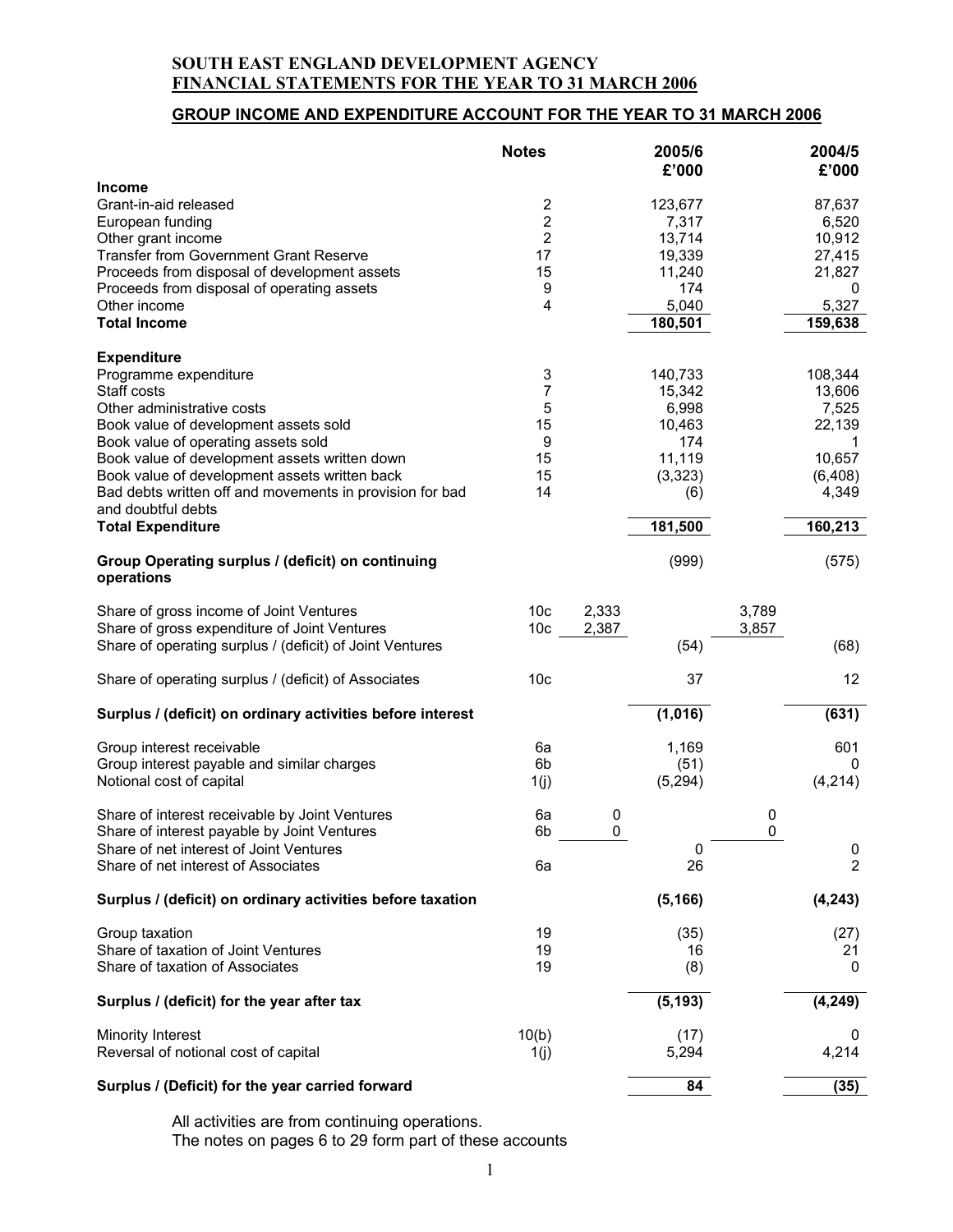## **GROUP STATEMENT OF TOTAL RECOGNISED GAINS AND LOSSES FOR THE YEAR TO 31 MARCH 2006**

|                                                                           | 2005/6<br>£'000 | 2004/5<br>£'000 |
|---------------------------------------------------------------------------|-----------------|-----------------|
| Surplus/ Deficit for the year after taxation                              | 84              | (35)            |
| Revaluation not released to Income and Expenditure<br>account             | 3.074           | 78              |
| Grant in Aid receivable not released to Income and<br>Expenditure account | 50,889          | 57,316          |
| Total gains/ (losses) recognised for the year                             | 54,047          | 57,359          |

Grant in Aid receivable not released to the Income and Expenditure account is made up of £50,589,000 of Development Asset additions (note 15) and Operating Asset additions of £300,000 (note 9).

The Revaluation not released to the Income and Expenditure account of £3,074,000 arises from the upwards revaluation of Development Assets (note 15).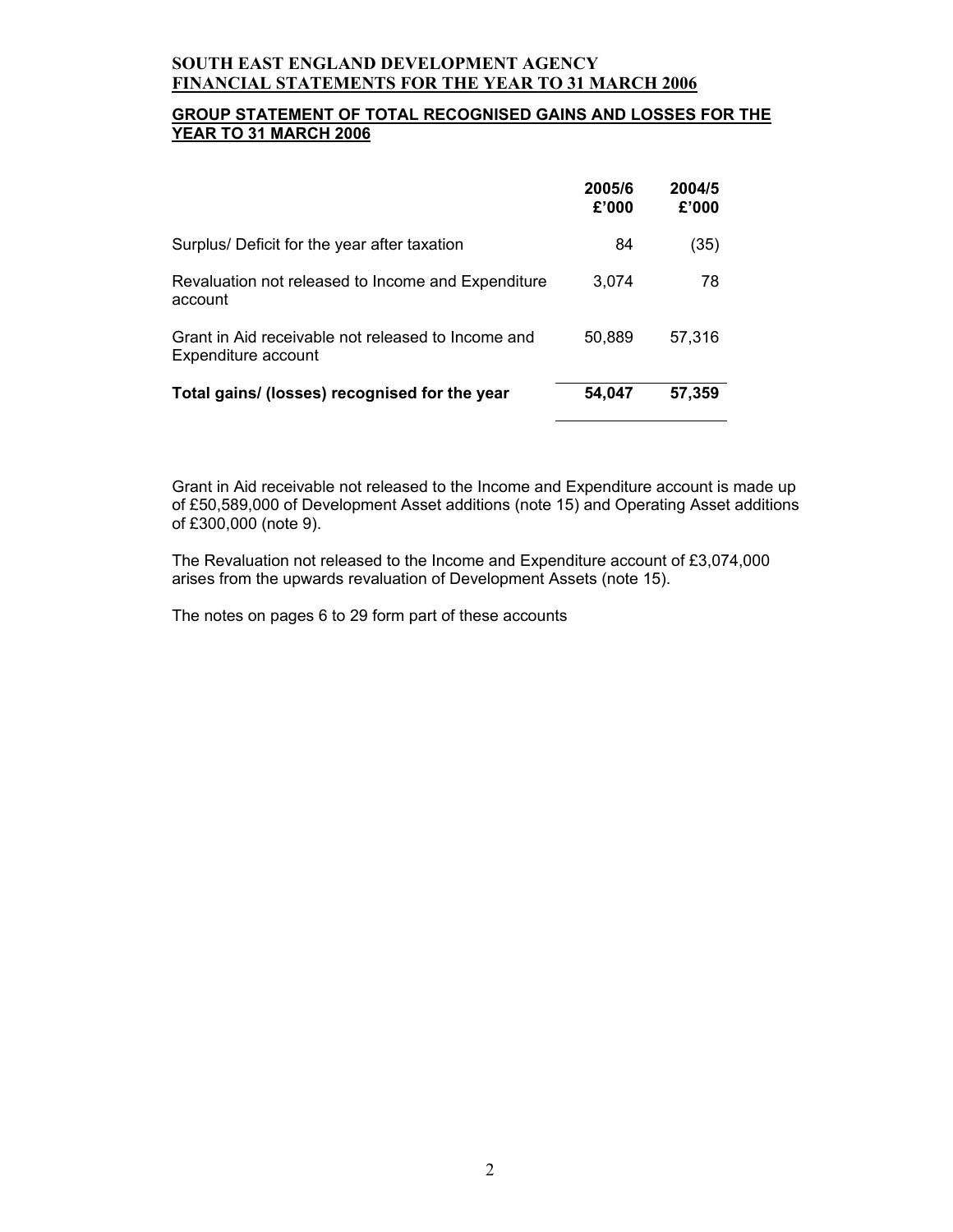# **GROUP BALANCE SHEET AS AT 31 MARCH 2006**

|                                       |                 |          | Restated |
|---------------------------------------|-----------------|----------|----------|
|                                       | <b>Notes</b>    | 2005/6   | 2004/5   |
|                                       |                 | £'000    | £'000    |
| <b>FIXED ASSETS</b>                   |                 |          |          |
| Intangible operating assets           | 8               | 0        | 4        |
| Tangible operating assets             | 9               | 1,083    | 1,823    |
| <b>Investments in Joint Ventures</b>  | 10 <sub>c</sub> |          |          |
| - Share of gross assets               |                 | 7,818    | 8,685    |
| - Share of gross liabilities          |                 | (7, 540) | (8,356)  |
| <b>Investments in Associates</b>      | 10 <sub>c</sub> | 52       | 14       |
| Long term loans                       | 16              | 147      | 182      |
|                                       |                 |          |          |
|                                       |                 | 1,560    | 2,352    |
|                                       |                 |          |          |
| Debtors due after one year            | 11              | 8,947    | 5,682    |
|                                       |                 |          |          |
| <b>CURRENT ASSETS</b>                 |                 |          |          |
| Stock of development assets           | 15              | 165,748  | 130,344  |
| Debtors due within one year           | 11              | 28,207   | 36,691   |
| Cash at bank and in hand              | 20              | 17,791   | 11,426   |
|                                       |                 |          |          |
|                                       |                 | 211,746  | 178,461  |
|                                       |                 |          |          |
| <b>CREDITORS:</b> due within one year | 12              | 43,748   | 38,161   |
|                                       |                 |          |          |
| <b>NET CURRENT ASSETS</b>             |                 | 167,998  | 140,300  |
|                                       |                 |          |          |
|                                       |                 |          |          |
| <b>TOTAL ASSETS LESS CURRENT</b>      |                 | 178,505  | 148,334  |
| <b>LIABILITIES</b>                    |                 |          |          |
|                                       |                 |          |          |
| <b>CREDITORS:</b> due after one year  | 12              | 5,308    | 9,834    |
|                                       |                 |          |          |
| <b>PROVISIONS FOR LIABILITIES AND</b> | 13              | 4,600    | 4,600    |
| <b>CHARGES</b>                        |                 |          |          |
|                                       |                 |          |          |
|                                       |                 |          |          |
| TOTAL ASSETS LESS TOTAL LIABILITIES   |                 | 168,597  | 133.900  |
|                                       |                 |          |          |
| <b>RESERVES</b>                       |                 |          |          |
|                                       |                 |          |          |
| <b>Government Grant</b>               | 17              | 168,550  | 133,870  |
| <b>Minority Interest</b>              | 10 <sub>b</sub> | 47       | 30       |
|                                       |                 | 168,597  | 133,900  |
|                                       |                 |          |          |

| James E Brathwaite CBE | <b>Pam Alexander</b>                          |
|------------------------|-----------------------------------------------|
| Chairman               | <b>Chief Executive and Accounting Officer</b> |
| Date                   | <b>Date</b>                                   |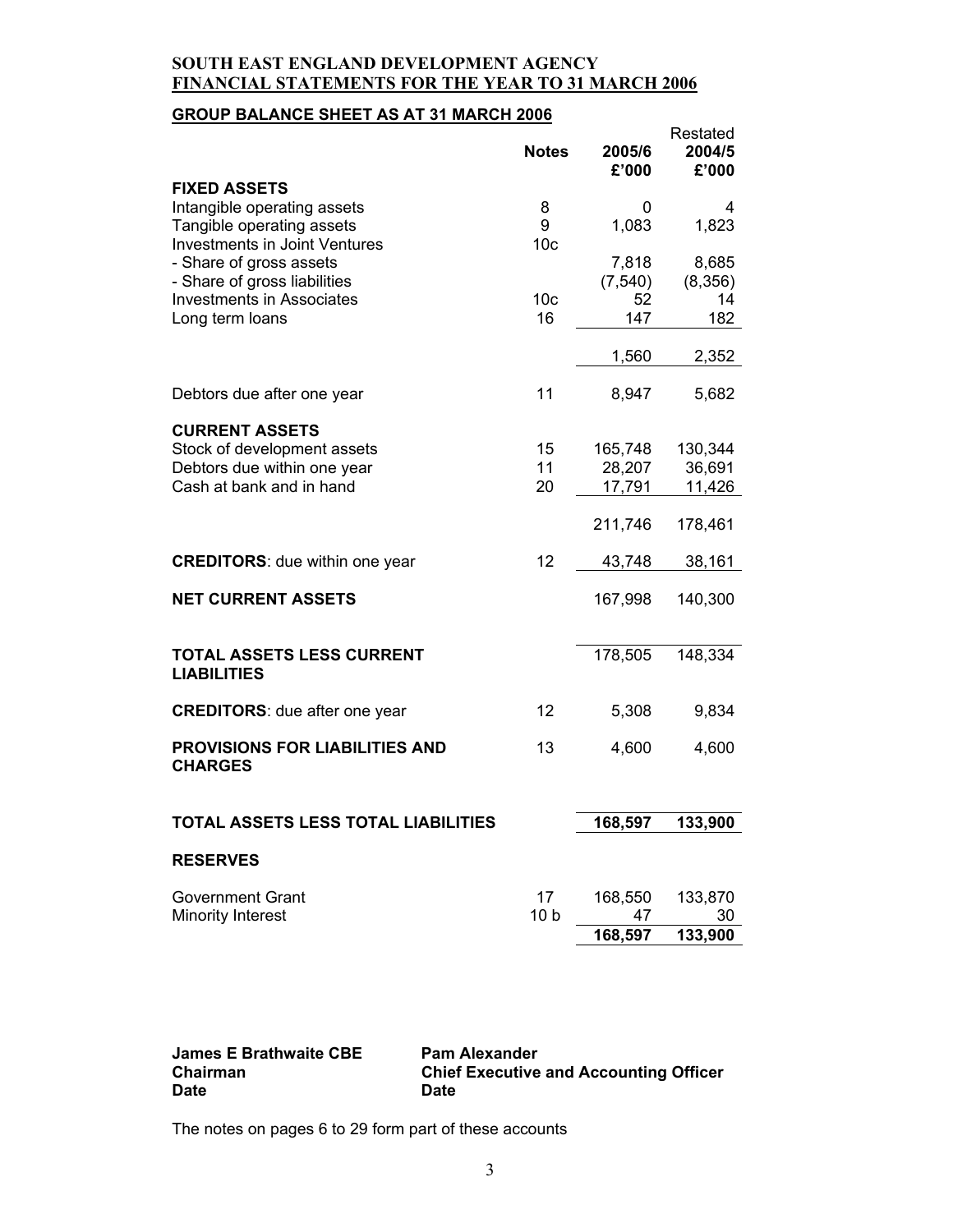# **AGENCY BALANCE SHEET AS AT 31 MARCH 2006**

|                                                         |                 |                 | Restated        |
|---------------------------------------------------------|-----------------|-----------------|-----------------|
|                                                         | <b>Notes</b>    | 2005/6<br>£'000 | 2004/5<br>£'000 |
| <b>FIXED ASSETS</b>                                     |                 |                 |                 |
| Intangible operating assets                             | 8               | 0               | 4               |
| Tangible operating assets                               | 9               | 1,083           | 1,823           |
| Investments in Subsidiary undertakings                  | 10 <sub>b</sub> | 192             | 125             |
| <b>Investments in Joint Ventures</b>                    | 10 <sub>b</sub> | 278             | 329             |
| <b>Investments in Associates</b>                        | 10 <sub>b</sub> | 52              | 14              |
| Long term loans                                         | 16              | 147             | 182             |
|                                                         |                 |                 |                 |
|                                                         |                 | 1,752           | 2,477           |
| Debtors due after one year                              | 11              | 8,947           | 5,682           |
| <b>CURRENT ASSETS</b>                                   |                 |                 |                 |
| Stock of development assets                             | 15              | 165,748         | 130,344         |
| Debtors due within one year                             | 11              | 24,779          | 35,570          |
| Cash at bank and in hand                                | 20              | 15,243          | 9,354           |
|                                                         |                 | 205,770         | 175,268         |
| <b>CREDITORS:</b> due within one year                   | 12              | 43,319          | 37,952          |
| <b>NET CURRENT ASSETS</b>                               |                 | 162,451         | 137,316         |
| <b>TOTAL ASSETS LESS CURRENT</b><br><b>LIABILITIES</b>  |                 | 173,150         | 145,475         |
| <b>CREDITORS:</b> due after one year                    | 12              | 0               | 7,005           |
| <b>PROVISIONS FOR LIABILITIES AND</b><br><b>CHARGES</b> | 13              | 4,600           | 4,600           |
| <b>TOTAL ASSETS LESS TOTAL LIABILITIES</b>              |                 | 168,550         | 133,870         |
|                                                         |                 |                 |                 |
| <b>RESERVES</b>                                         |                 |                 |                 |
| <b>Government Grant</b>                                 | 17              | 168,550         | 133,870         |
|                                                         |                 | 168,550         | 133,870         |
|                                                         |                 |                 |                 |

Investments in Subsidiary undertakings have been restated at valuation rather than cost.

**James E Brathwaite CBE Pam Alexander** 

**Chairman Chief Executive and Accounting Officer Date Date**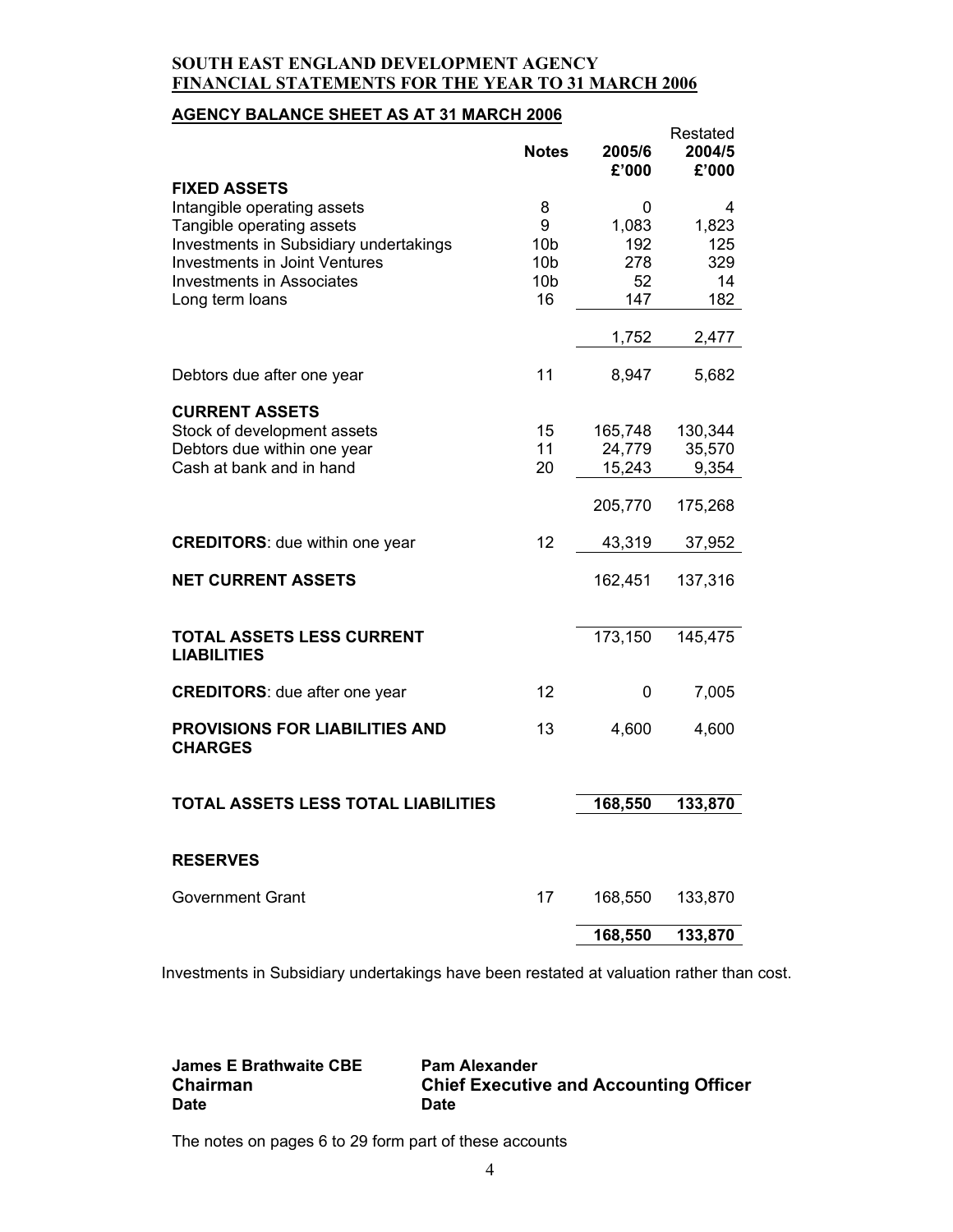# **GROUP CASH FLOW STATEMENT FOR THE YEAR TO 31 MARCH 2006**

|                                                                                                                               | <b>Notes</b> | 2005/6<br>£'000 | 2005/6<br>£'000 | 2004/5<br>£'000 | 2004/5<br>£'000 |
|-------------------------------------------------------------------------------------------------------------------------------|--------------|-----------------|-----------------|-----------------|-----------------|
| <b>Operating Activities</b>                                                                                                   |              |                 |                 |                 |                 |
| <b>NET CASH OUTFLOW FROM</b><br><b>OPERATING ACTIVITIES</b>                                                                   | 18           |                 | (45, 551)       |                 | (56, 598)       |
| <b>RETURNS ON INVESTMENTS AND</b><br><b>SERVICING OF FINANCE</b><br>Interest Received<br>Interest payable and similar charges | 6a<br>6b     |                 | 1,169<br>(51)   |                 | 602<br>0        |
| <b>CAPITAL EXPENDITURE AND</b><br><b>FINANCIAL INVESTMENT</b>                                                                 |              |                 |                 |                 |                 |
| Purchase of tangible operating assets<br>Long term loan repayments<br>Proceeds on disposal of fixed operating                 | 9<br>16      | (300)<br>35     |                 | (445)<br>33     |                 |
| assets                                                                                                                        | 9            | 174             |                 | 0               |                 |
| Cash inflow from capital expenditure and<br>financial investment                                                              |              |                 | (91)            |                 | (412)           |
| <b>FINANCING</b><br>Grant received for capital additions of                                                                   |              |                 |                 |                 |                 |
| Development assets<br>Grant applied to capital additions of                                                                   | 15           | 50,589          |                 | 56,871          |                 |
| operating assets                                                                                                              | 9            | 300             |                 | 445             |                 |
|                                                                                                                               |              |                 | 50,889          |                 | 57,316          |
| <b>INCREASE IN CASH</b>                                                                                                       | 20           |                 | 6,365           |                 | 908             |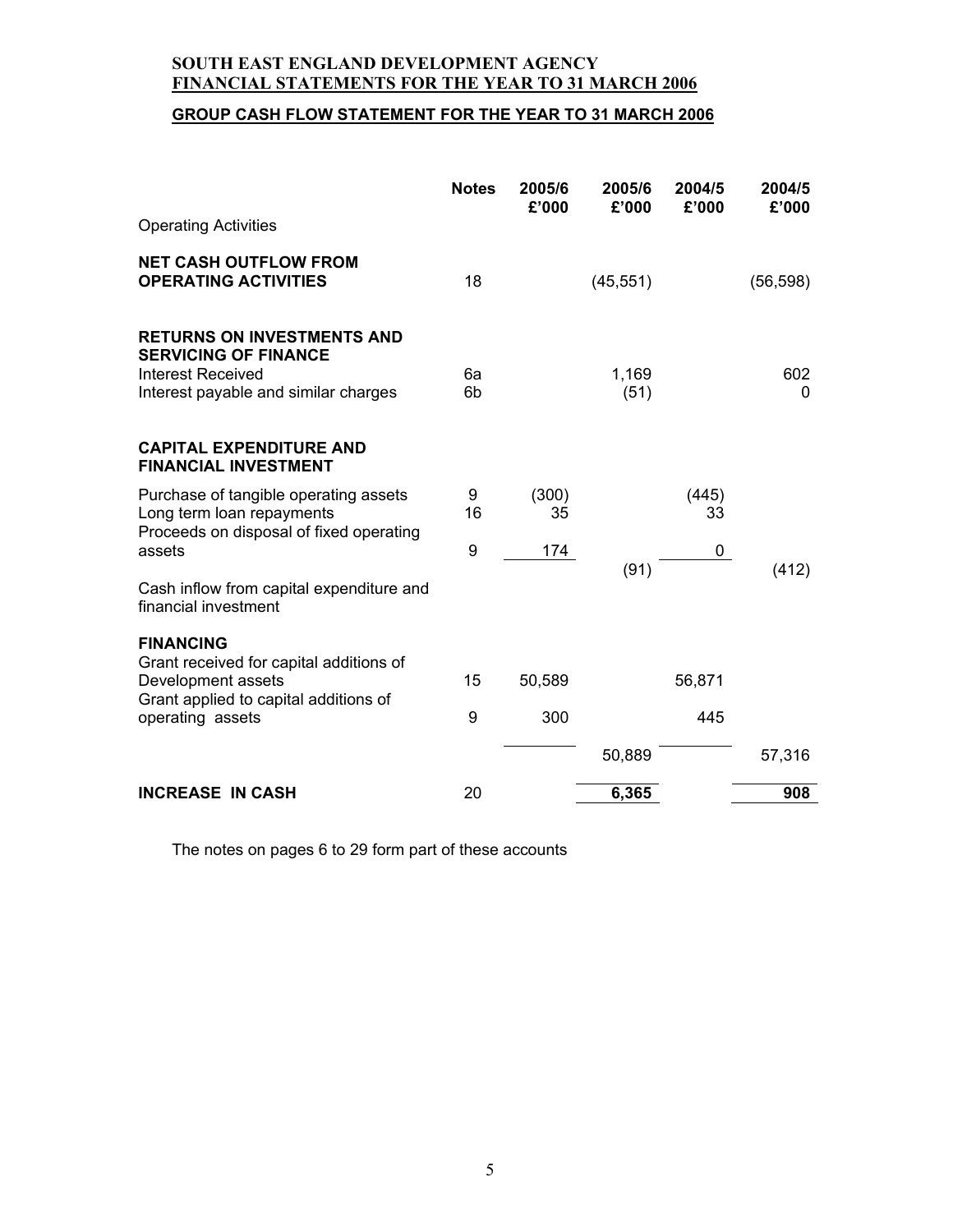#### **NOTES TO THE ACCOUNTS**

#### **Accounting Policies**

#### **1 (a) Accounting Conventions**

These financial statements have been prepared in accordance with the Financial Reporting Manual as issued by the Treasury. They are in a form directed by the Secretary of State for the Department of Trade and Industry, with the approval of the Treasury, in accordance with the Regional Development Agencies Act 1998.

The Agency was issued with a new Accounts Direction on  $9<sup>th</sup>$  November 2005 which was effective for the 2005/6 financial year.

These financial statements are prepared using the historical cost convention modified by the inclusion of development assets at their value to the business by reference to their current value.

The financial statements have been prepared in accordance with applicable accounting standards and meet the accounting and disclosure requirements of the Companies Act 1985.

#### **(b) Basis of Consolidation**

The consolidated Financial Statements incorporate those of the Agency and its subsidiary undertakings, Ryde Business Park Management Company Ltd and East Kent Spatial Development Company.

The Group's joint ventures and associated undertakings are all incorporated entities in which the Group has 20% or more of the equity voting rights and over which it exerts either joint control (joint ventures) or significant influence (associates). In the Group Financial Statements, investments in joint ventures and associates are accounted for using the gross equity and equity methods respectively.

The share of net assets and profit / loss information of the joint ventures and associates is based upon audited financial statements to 31 March 2006 except for Finance South East, Aylesbury Vale Advantage and Countryside Maritime Ltd where unaudited financial statements have been used.

Consolidation adjustments have been undertaken in respect of East Kent Spatial Development Company Ltd and Hastings and Bexhill Renaissance Ltd to align the accounting policies with those of the Group.

#### **(c) Intangible Assets**

Intangible assets, consisting of software licenses, are valued at amortised historic cost which is not materially different from amortised replacement cost.

### **(d) Fixed Operating Assets**

Fixed Assets are valued at depreciated replacement cost. Information Technology is capitalised if an item costs £500 or more, Fixtures and Fittings are capitalised if an item costs £1000 or more.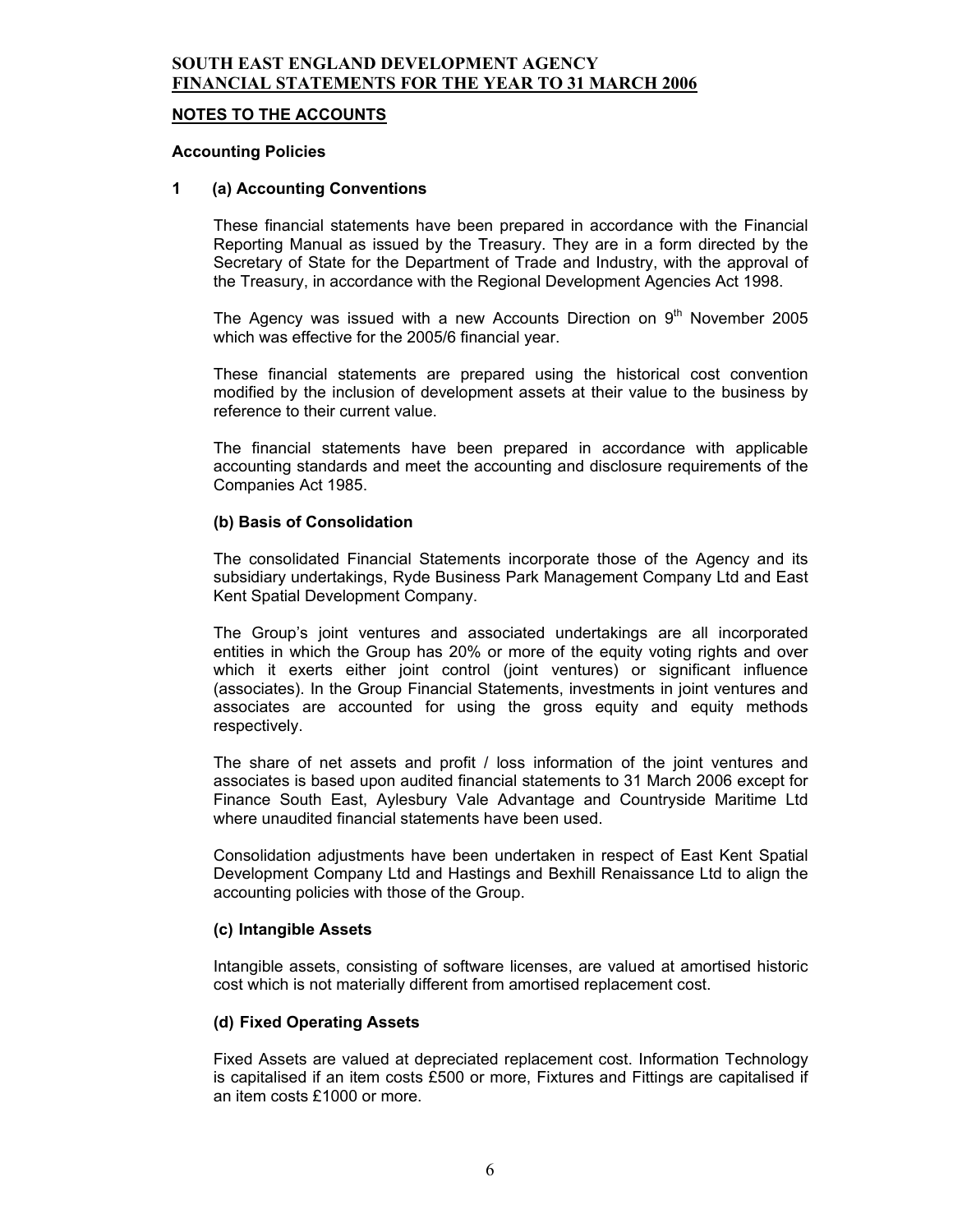## **NOTES TO THE ACCOUNTS**

SEEDA's policy is to capitalise IT development expenditure only when it relates to business software applications costing in excess of £5000 and having an economic life of at least three years.

### **(e) Depreciation**

Depreciation is provided to write off the replacement cost of tangible operating assets over their anticipated useful lives on a straight line basis at the following annual rates: Information Technology - over three years Fixtures and Fittings - over five years Intangible assets – amortised over three years.

### **(f) Development Assets**

Development assets are held short term for disposal. The accounting policy is to revalue each year at the lower of current replacement cost and net realisable value. A valuation of the whole portfolio was carried out as at 31 January 2006, all of which was undertaken by Drivers Jonas, Chartered Surveyors.

Each Development Asset has an individual calculation in order to calculate the net gain or loss on each site following the revaluation. Any increase above historic cost is taken to the Government Grant Reserve whilst losses are written off against the reserve up to the value of any credit balance in the reserve and are shown in the Income and Expenditure account thereafter. The valuations of these assets are shown as stock on the Balance Sheet and within the Government Grant Reserve. Disposals and purchases of land and buildings are accounted for on the date of legal exchange.

### **(g) Government Grants Receivable**

The Agency's activities are funded primarily by grant in aid provided by the Department of Trade and Industry for specified types of expenditure. Government grants receivable of a revenue nature are credited to the Income and Expenditure Account in the year to which they relate. Government Grants in respect of capital expenditure on assets that are depreciated are credited to the Government Grant Reserve and released to the Income and Expenditure Account over the expected useful life of the relevant tangible fixed assets. Government Grants in respect of assets that are retained and not depreciated are also credited to the Government Grant Reserve, and released upon disposal or impairment.

### **(h)Pension Costs**

Employees of the South East England Development Agency can participate in the Principal Civil Service Pension Scheme (PCSPS). The PCSPS is a defined benefit scheme and is non-contributory for employees, apart from the new PCSPS schemes as detailed in the annual report (remuneration report section). The Agency's contributions to the Scheme are charged to the Income and Expenditure Account.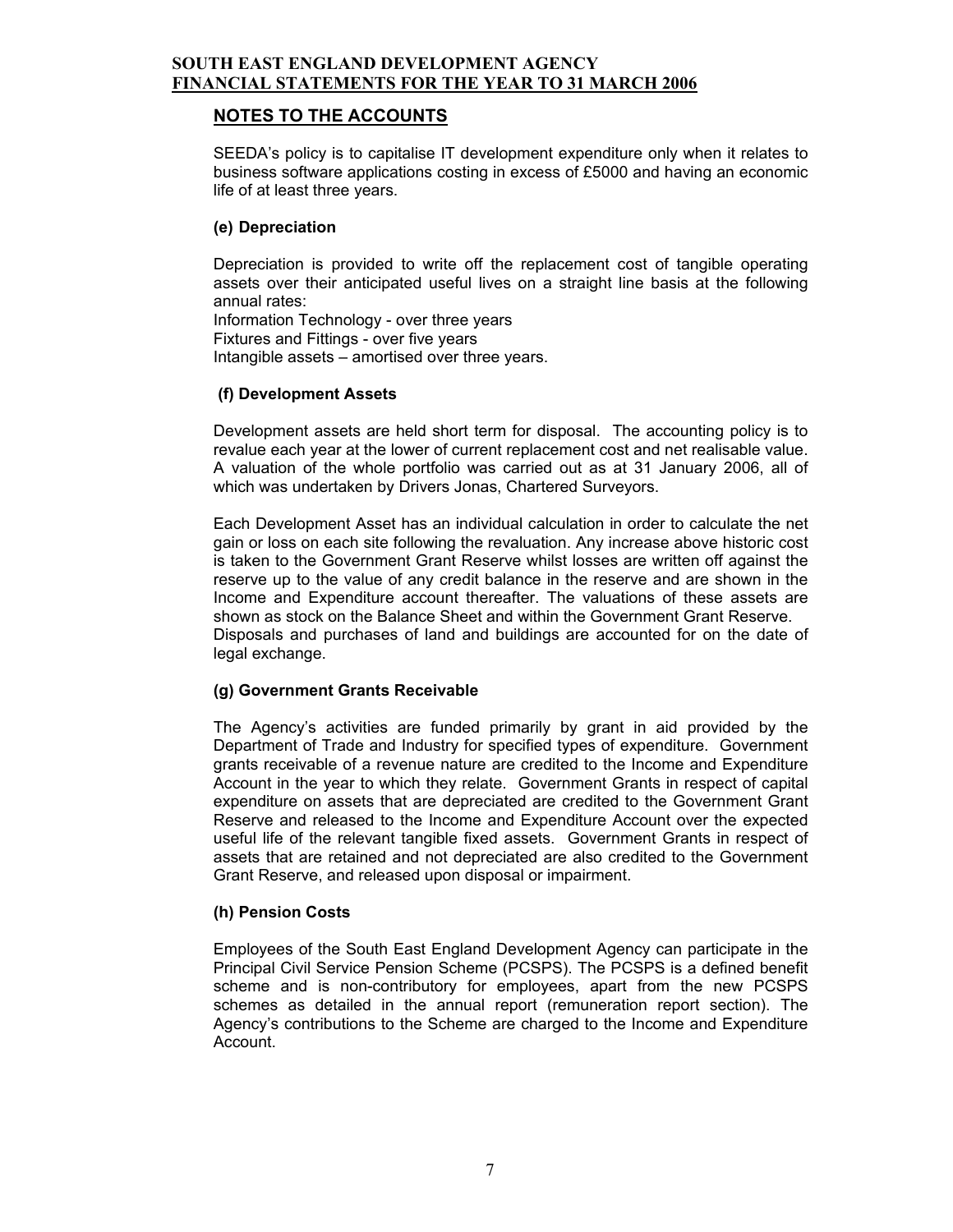## **NOTES TO THE ACCOUNTS**

The Agency recognises the expected cost of providing pension benefits on a systematic and rational basis over the period during which it benefits from employees' services by payment to the PCSPS of amounts calculated on an accruing basis. Liability for payment of future benefits is a charge on the PCSPS.

### **(i) Deferred Taxation**

Deferred Taxation is fully provided on timing differences arising between the recognition of gains and losses in the financial statements and in a tax computation. It is calculated based on tax rates which are enacted, or substantively enacted, as at the Balance Sheet date.

## **(j) Notional Cost of Capital**

When calculating the surplus or deficit for the year, the Agency is required to include as expenditure a notional cost of capital, to the extent that there is no real charge for this. This has been calculated as 3.5% (2004/5:3.5%) of the average of total assets less total liabilities. After the surplus or deficit for the year there is an entry reversing this amount.

### **(k) Operating Leases**

Operating lease rentals payable are accounted for in the Income and Expenditure Account on a straight line basis over the term of the lease. There are no finance leases.

### **(l) Financial Instruments**

The Agency has no borrowings and relies primarily on departmental grants for its cash requirements and is therefore not exposed to liquidity risks. It has no material deposits and all assets and liabilities are denominated in sterling. There is no exposure to interest rate or currency risk (see note 26).

### **(m) Third Party Assets**

The Agency holds deposits on behalf of Tenants to ensure that rental obligations are fulfilled. These are assets for which the Agency acts as custodian but in which the Agency has no direct beneficial interest. Third part assets are not recognised in the financial statements but are disclosed by way of a note (see note 27).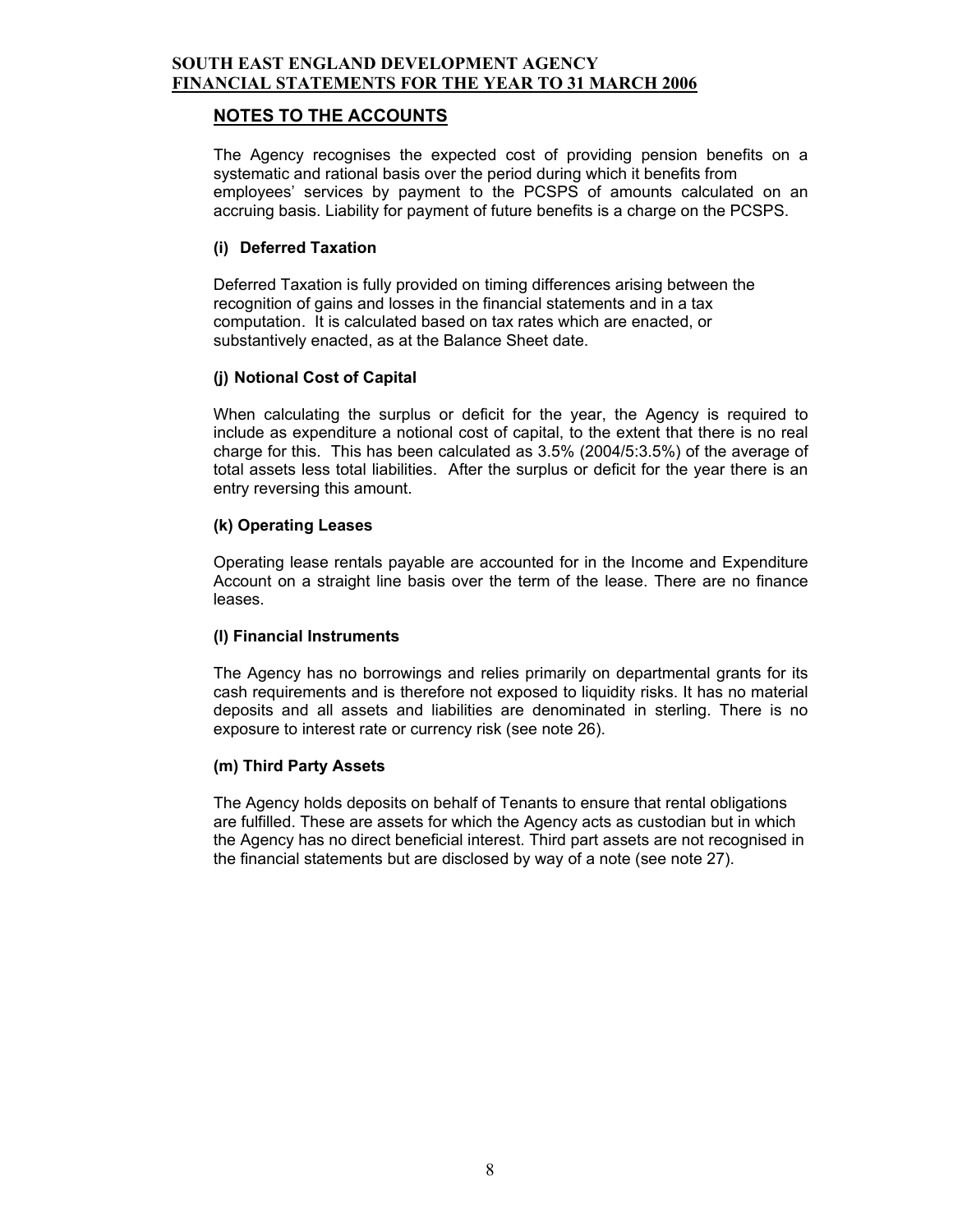# **NOTES TO THE ACCOUNTS**

# **2. Analysis of Total Grant in Aid Utilised**

|                                                                                      |    | 2005/6<br>£'000 | 2004/5<br>£'000 |
|--------------------------------------------------------------------------------------|----|-----------------|-----------------|
| Grant in aid received from DTI                                                       |    | 158,200         | 104,500         |
| Coalfield grant received from EP                                                     |    | 3,734           | 6,428           |
| European grant received - ESF                                                        |    | 2,609           | 2,222           |
| European grant received - ERDF                                                       |    | 8,319           | 4,298           |
| Other grants (excluding coal)                                                        |    | 33,261          | 47,537          |
| Grant applied to inherited assets / liabilities                                      |    | 0               | 0               |
| Opening net unused grant creditor                                                    |    | 6,965           | 4,365           |
| Closing net unused grant creditor                                                    |    | (17, 491)       | (6,965)         |
| <b>Total grant receivable</b>                                                        |    | 195,597         | 162,385         |
| Total expenditure                                                                    |    | 212,993         | 189,961         |
| Less non grant Income (see note below)                                               |    | (17, 396)       | (27, 576)       |
| <b>Total grant utilised</b>                                                          |    | 195,597         | 162,385         |
| Grant applied to operational asset additions                                         |    | 300             | 445             |
| Grant applied to development assets additions<br>Grant in Aid credited to Income and |    | 50,589          | 56,871          |
| <b>Expenditure Account</b>                                                           |    | 123,677         | 87,637          |
| Coalfield grant credited to Income and                                               |    | 257             | 117             |
| <b>Expenditure Account</b>                                                           |    |                 |                 |
| EU grants credited to Income and Expenditure                                         |    |                 |                 |
| Account                                                                              |    | 7,317           | 6,520           |
| Other grants (excluding Coal) credited to                                            |    |                 |                 |
| Income and Expenditure Account                                                       |    | 13,457          | 10,795          |
| <b>Total grant utilised</b>                                                          |    | 195,597         | 162,385         |
|                                                                                      |    |                 |                 |
| <b>Other Grants</b>                                                                  |    | 2005/6          | 2004/5          |
|                                                                                      |    | £'000           | £'000           |
| ODPM / DCLG                                                                          |    | 29,980          | 44,685          |
| <b>English Partnerships</b>                                                          |    | 1,196           | 0               |
| Hastings (HBRL) European grants                                                      |    | 0               | 1,234           |
| <b>Small Business Service</b>                                                        |    | 550             | 160             |
| <b>DEFRA</b>                                                                         |    | 181             | 181             |
| DTI - non single pot                                                                 |    | 1,354           | 1,277           |
|                                                                                      |    | 33,261          | 47,537          |
| Non Grant Income                                                                     |    |                 |                 |
|                                                                                      |    | 2005/6          | 2004/5          |
|                                                                                      |    | £'000           | £'000           |
| Proceeds from disposal of development assets                                         | 15 | 11,240          | 21,827          |
| Proceeds from disposal of operating assets                                           | 9  | 174             | 0               |
| Rental and other income                                                              | 4  | 5,040           | 5,327           |
| - Less Subsidiary companies                                                          |    | (126)           | (110)           |
| Interest received                                                                    | 6  | 1,169           | 602             |
| - Less Subsidiary companies                                                          |    | (136)           | (103)           |
| Long Term Loan repayments                                                            | 16 | 35              | 33              |
|                                                                                      |    | 17,396          | 27,576          |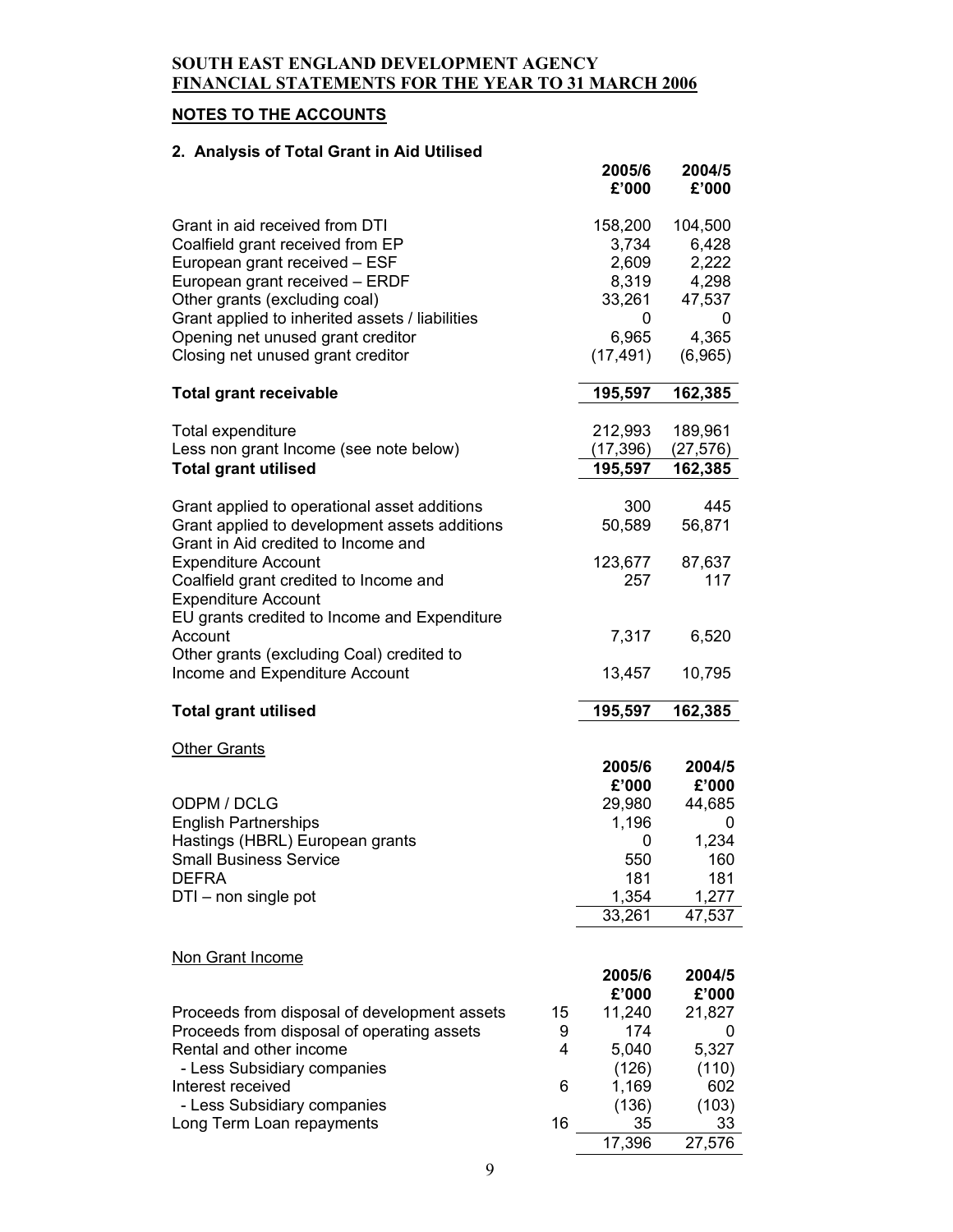### **NOTES TO THE ACCOUNTS**

### **3. Analysis of Income and Expenditure by Key Driver**

|                                                           | <b>Total Income</b><br>recorded in the<br><b>I&amp;E Account</b> | Total<br><b>Expenditure</b><br>recorded in the<br><b>I&amp;E Account</b> | Grant applied to<br><b>Capital additions</b><br>recorded in the<br><b>Government Grant</b><br><b>Reserve</b> |
|-----------------------------------------------------------|------------------------------------------------------------------|--------------------------------------------------------------------------|--------------------------------------------------------------------------------------------------------------|
| <b>Business and International</b>                         | 2005/6<br>£'000<br>43,016                                        | 2005/6<br>£'000<br>53,269                                                | 2005/6<br>£'000<br>88                                                                                        |
|                                                           |                                                                  |                                                                          | 42                                                                                                           |
| Learning and Skills<br>Development and<br>Infrastructure  | 20,254<br>65,019                                                 | 25,704<br>55,685                                                         | 30,053                                                                                                       |
| <b>Strategy and Sustainability</b>                        | 10,265                                                           | 12,481                                                                   | 22                                                                                                           |
| Resources                                                 | 21,753                                                           | 19,215                                                                   | 43                                                                                                           |
| Coalfields                                                | 265                                                              | 257                                                                      | 4,449                                                                                                        |
| ODPM - Community Fund                                     | 12,486                                                           | 7,688                                                                    | 16,192                                                                                                       |
| European Funds                                            | 7,317                                                            | 7,058                                                                    | 0                                                                                                            |
| <b>Subsidiary Companies</b>                               | 126                                                              | 143                                                                      | 0                                                                                                            |
| <b>Total</b>                                              | 180,501                                                          | 181,500                                                                  | 50,889                                                                                                       |
|                                                           |                                                                  |                                                                          |                                                                                                              |
|                                                           | 2004/5<br>£'000                                                  | 2004/5<br>£'000                                                          | 2004/5<br>£'000                                                                                              |
| <b>Business and International</b><br>Learning, Skills and | 9,885                                                            | 14,716                                                                   | 41                                                                                                           |
| Workforce, Wired Region &<br>Social Inclusion             | 9,705                                                            | 17,244                                                                   | 49                                                                                                           |
| Community Renaissance and<br>Infrastructure               | 115,144                                                          | 99,471                                                                   | 19,058                                                                                                       |
| <b>Strategy and Corporate</b><br><b>Services</b>          | 10,393                                                           | 11,741                                                                   | 44                                                                                                           |
| Coalfields                                                | 210                                                              | 210                                                                      | 6,382                                                                                                        |
| ODPM - Community Fund                                     | 9,425                                                            | 12,512                                                                   | 31,742                                                                                                       |
| European Funds                                            | 4,766<br>110                                                     | 4,133<br>186                                                             | 0<br>0                                                                                                       |
| <b>Subsidiary Companies</b><br><b>Total</b>               | 159,638                                                          | 160,213                                                                  | 57,316                                                                                                       |

The above total expenditure figures include book value of development assets sold and written down, grant expenditure and administrative expenditure as disclosed in the I&E. Programme expenditure alone, incurred by each key cost driver was as follows:

|                                    | 2005/6  | 2004/5  |
|------------------------------------|---------|---------|
|                                    | £'000   | £'000   |
| Business and International         | 49.478  | 11,452  |
| Learning and Skills                | 23,667  | 9.541   |
| Development and Infrastructure     | 33.931  | 65,171  |
| <b>Strategy and Sustainability</b> | 9,266   | 4,672   |
| Resources                          | 10.301  | 1,090   |
| <b>ODPM - Community Fund</b>       | 7.395   | 12,338  |
| Coalfields                         | 257     | 210     |
| European Funds                     | 6.416   | 3,834   |
| <b>Subsidiary Companies</b>        | 22      | 36      |
| Total                              | 140.733 | 108.344 |

The 2005/6 programme expenditure above is split as follows Private Sector £106,849 Public Sector £33,884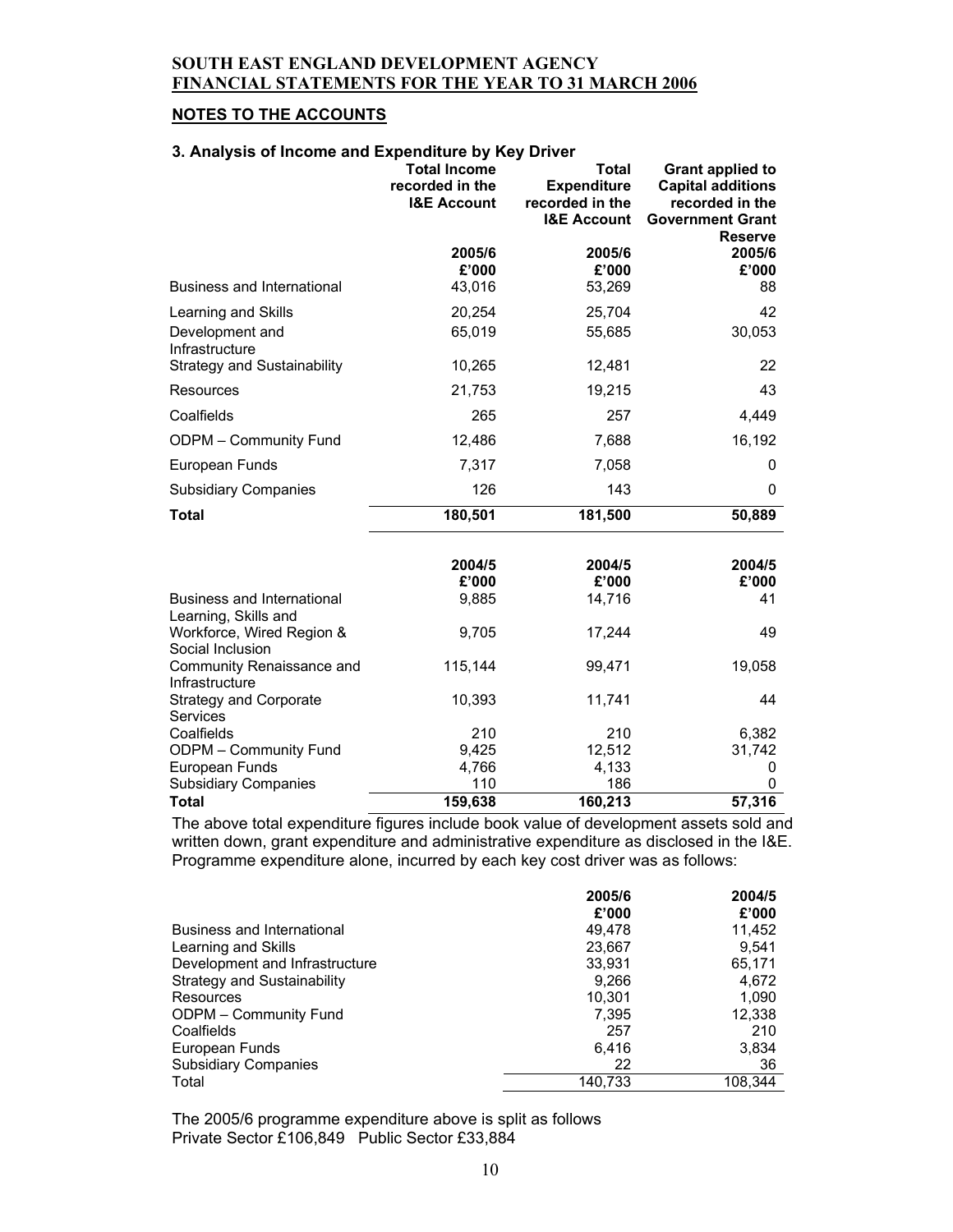### **NOTES TO THE ACCOUNTS**

#### **4. OTHER INCOME**

|                           | 2005/6 | 2004/5 |
|---------------------------|--------|--------|
|                           | £'000  | £'000  |
| Rents and Maintenance     | 3,820  | 2.464  |
| Other receipts            | 950    | 1.917  |
| Clawback                  | 144    | 836    |
| Subsidiary company income | 126    | 110    |
|                           | 5,040  | 5,327  |

Clawback relates to part repayment of a third party grant previously made. In accordance with the conditions of grant, when specific milestones are reached certain amounts of grant can be reclaimed. The total Clawback amount of £144,000 relates to 7 different projects (of which £97,191 related to a Wired Region broadband project and £19,618 to a North Kent Area Investment project)

#### **5. OTHER ADMINISTRATIVE COSTS**

|                                                   | 2005/6 | 2004/5 |
|---------------------------------------------------|--------|--------|
|                                                   | £'000  | £'000  |
| Travel and subsistence                            | 830    | 727    |
| Other staff costs (recruitment, training etc)     | 537    | 552    |
| Office and rent expenses                          | 2,958  | 2,942  |
| Operating lease rentals (excluding office leases) | 182    | 201    |
| Publications, events and media                    | 597    | 938    |
| Professional fees                                 | 362    | 431    |
| IT and communication                              | 491    | 541    |
| Subsidiary company expenditure                    | 121    | 150    |
| Depreciation and Amortisation                     | 865    | 993    |
| Auditors' remuneration - Statutory                | 55     | 50     |
| Auditors' remuneration - Non statutory            | 0      | 0      |
|                                                   | 6.998  | 7,525  |

Administration costs above exclude expenditure related to programmes and reflect only central management costs.

### **6a. INTEREST RECEIVABLE**

|                                          | 2005/6 | 2004/5 |
|------------------------------------------|--------|--------|
|                                          | £'000  | £'000  |
| <b>Bank Interest</b>                     | 1,019  | 471    |
| Interest on rural loans                  | 14     | 27     |
| Share of interest - subsidiary companies | 136    | 103    |
|                                          | 1,169  | 601    |
| Share of net interest - joint ventures   | O      |        |
| Share of net interest - associates       | 26     |        |
|                                          | 1.195  | 603    |

## **6b. INTEREST PAYABLE**

|                                                  | zuu ju | 2004/J |
|--------------------------------------------------|--------|--------|
|                                                  | £'000  | £'000  |
| Interest charged                                 | .51    |        |
| Share of Interest payable – subsidiary companies |        |        |
|                                                  | 51     |        |

**2005/6** 

**2004/5**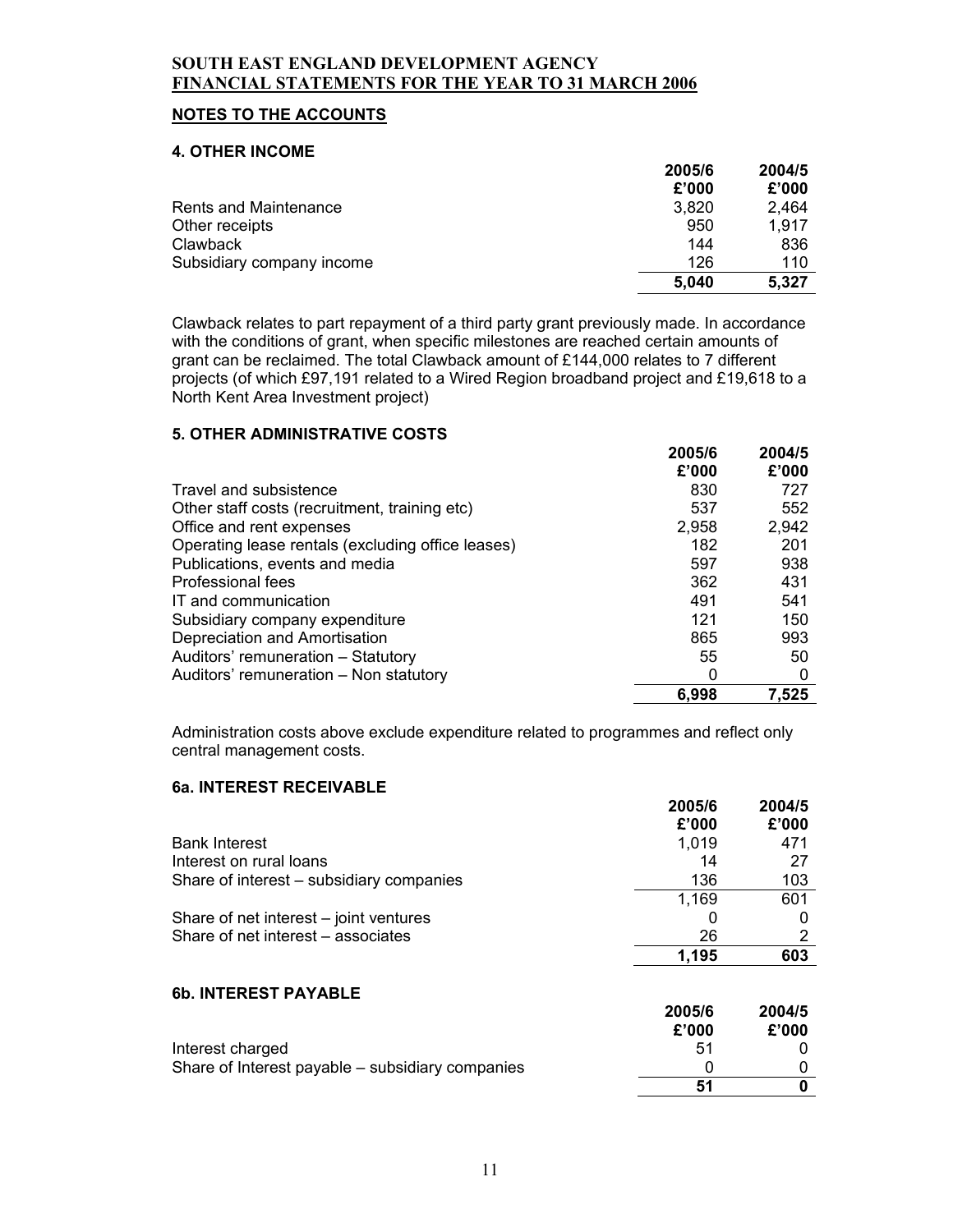### **NOTES TO THE ACCOUNTS**

#### **7. SALARIES AND WAGES (a) Staff Costs**

|                                                   | 2005/6<br>£'000 | 2004/5<br>£'000 |
|---------------------------------------------------|-----------------|-----------------|
| <b>Board</b>                                      |                 |                 |
| Chairman's salary                                 | 77              | 75              |
| Board members' fees                               | 121             | 125             |
| National Insurance costs                          | 16              | 14              |
|                                                   | 214             | 214             |
| <b>Staff</b>                                      |                 |                 |
| Salaries and wages, including overtime            | 8,750           | 7,504           |
| Redundancy payments                               | 50              | 0               |
| Pension costs                                     | 1,706           | 1,097           |
| National Insurance costs                          | 781             | 665             |
|                                                   | 11,287          | 9,266           |
| Other staff costs                                 | 195             | 503             |
| Seconded staff costs                              | 394             | 502             |
|                                                   | 589             | 1,005           |
| <b>Administrative total</b>                       | 12,090          | 10,486          |
|                                                   |                 |                 |
| Programme -Salaries and wages, including overtime | 1,982           | 1,586           |
| Programme - Redundancy payments                   | 0               | 0               |
| Programme - Pension costs                         | 386             | 232             |
| Programme - National Insurance costs              | 179             | 145             |
| Programme - other staff costs                     | 282             | 541             |
| Programme - seconded staff costs                  | 423             | 616             |
| <b>Programme total</b>                            | 3,252           | 3,120           |
| <b>Total staff costs</b>                          | 15,342          | 13,606          |

Staff performance is assessed each year against previously agreed objectives and targets. They are then awarded a pay increase taking into account two factors:

- Overall performance against the achievement of the agreed objectives
- Their current pay position within the pay band

SEEDA's average pay award for 2005/6 was 2.82% comprising of both consolidated and non-consolidated amounts.

The Principal Civil Service Pension Scheme (PSCPS) is an unfunded multi-employer defined scheme but SEEDA is unable to identify its share of underlying assets and liabilities. The scheme actuary valued the scheme as at  $31<sup>st</sup>$  March 2003. Details can be found in the resource accounts of the Cabinet Office; Civil Superannuation (www.civilservice-pensions.gov.uk).

For 2005/6, employers' contributions of £2,053,774 were payable to the PCSPS (2004/5 £1,294,001) at one of four rates in the range of 16.2 to 24.6% (2004/5 12 to 18.5%) of pensionable pay, based on salary bands. The Scheme Actuary reviews the employer contributions every four years following a full valuation. From 2006/7, the salary bands will be revised and the rates will be in a range between 17.1 to 25.5%. The contribution rates reflect benefits as they accrue, not the costs as they are actually incurred, and they reflect past experience of the Scheme

Employer contributions of £36,499 (2004/5 £27,394) were paid to one or more of a panel of three appointed stakeholder pension providers. Employer contributions are age-related and range form 3 to 12.5% (2004/5 - 3 to 12.5%) of pensionable pay. Employers also match employee contributions of up to 3% (2004/5 3%) of pensionable pay. In addition, employer contributions of £2,169 (2004/5 ££1,668) , 0.8% (2004/5 0.8%) of pensionable pay, were payable to the PCSPS to cover the cost of the future provision of lump sum benefits on death in service and ill health retirement of these employees. There were no contributions due or prepaid to the partnership pension providers at the Balance Sheet date.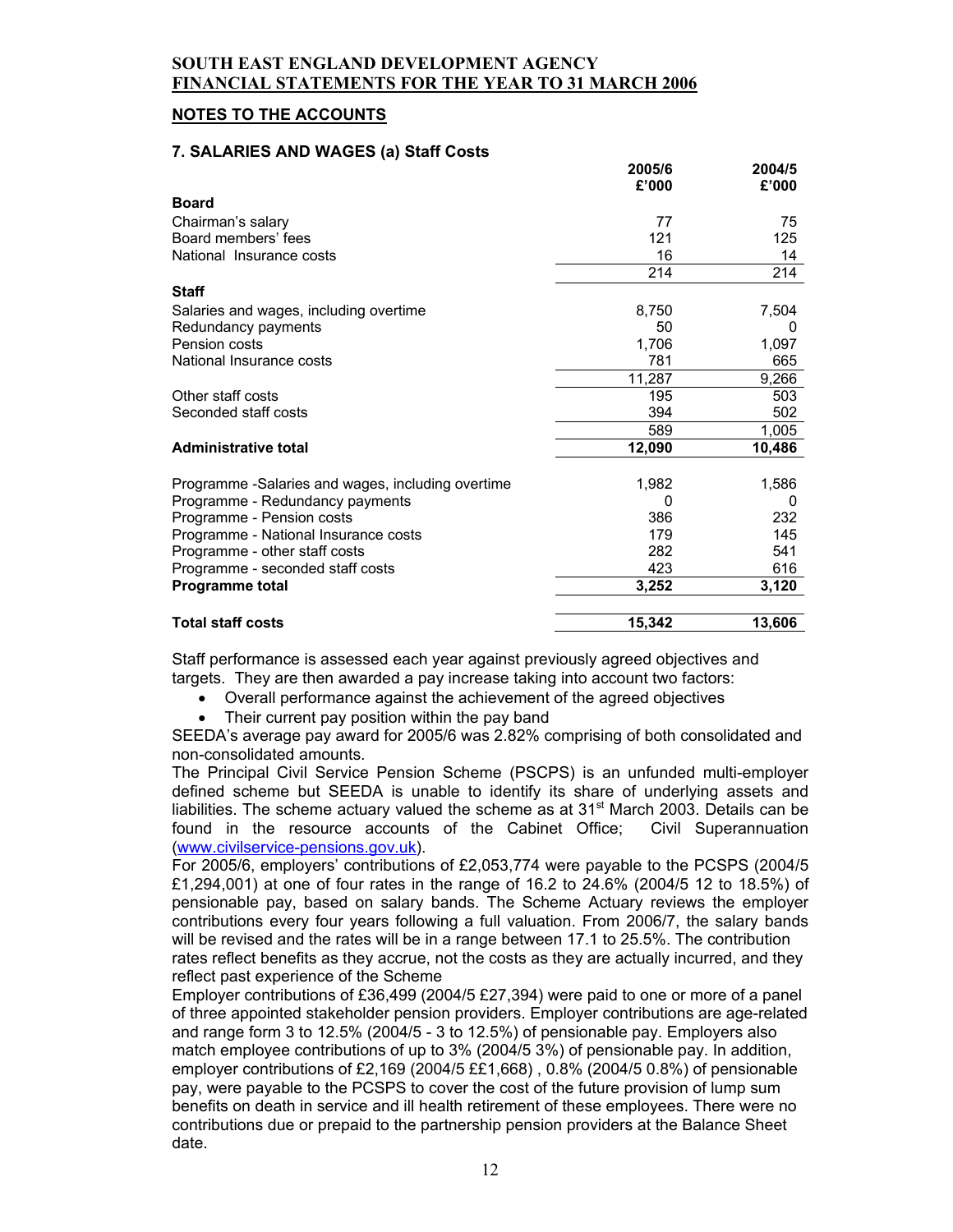# **NOTES TO THE ACCOUNTS**

#### **7. SALARIES AND WAGES (Cont...)**

#### **(b) Average Staff Numbers**

The average number of staff, including all seconded staff, employed by the agency during the period was 342. In 2004/ 5 there were 335, including all seconded, temporary, contracted and capital project staff but excluding staff seconded to HBRL.

|                                                              | <b>Resources</b> |       |       | <b>Development</b><br><b>Strategy &amp;</b><br>Sustainability<br>&<br><b>Infrastructure</b> |                |             | Learning &<br><b>Skills</b> |       | <b>Business &amp;</b><br><b>International</b> |       | <b>Hastings</b> |                | <b>SEEDA Total</b> |       | <b>Offpat Total</b> |                |                |
|--------------------------------------------------------------|------------------|-------|-------|---------------------------------------------------------------------------------------------|----------------|-------------|-----------------------------|-------|-----------------------------------------------|-------|-----------------|----------------|--------------------|-------|---------------------|----------------|----------------|
|                                                              | Year             | 05-06 | 04-05 | 05-06                                                                                       | 04-05          | 05-06       | 04-05                       | 05-06 | 04-05                                         | 05-06 | 04-05           | 05-06          | 04-05              | 05-06 | 04-05               | 05-06          | 04-05          |
| <b>Senior Managers</b>                                       |                  | 8     | 9     | 10                                                                                          | 6              | 5           | $\overline{2}$              | 4     | 4                                             | 4     | 6               | $\overline{2}$ | $\overline{2}$     | 33    | 29                  | 0              | 0              |
| <b>Staff</b>                                                 |                  | 79    | 88    | 54                                                                                          | 52             | 48          | 22                          | 33    | 32                                            | 62    | 51              | 15             | 14                 | 291   | 259                 | 0              | 0              |
| Non permanent staff -<br>Agency / contractors /<br>secondees |                  | 4     | 18    | 2                                                                                           | $\overline{2}$ | 13          | 6                           | 6     | 9                                             | 10    | 16              | 0              | 10                 | 35    | 61                  | 2              | $\overline{2}$ |
| <b>Staff seconded to</b><br><b>HBRL</b>                      |                  | 0     | 0     | 0                                                                                           | 0              | $\mathbf 0$ | $\mathbf 0$                 | 0     | 0                                             | 0     | $\mathbf{0}$    | $-17$          | $-14$              | $-17$ | $-14$               | 0              | 0              |
| <b>Capitalised to SEEDA</b><br>balance sheet                 |                  | 0     | 0     | 0                                                                                           | 0              | $\mathbf 0$ | 0                           | 0     | 0                                             | 0     | 0               | 0              | $\mathbf 0$        | 0     | 0                   | 0              | 0              |
| <b>Total</b>                                                 |                  | 91    | 115   | 66                                                                                          | 60             | 66          | 30                          | 43    | 45                                            | 76    | 73              | 0              | $12 \overline{ }$  | 342   | 335                 | $\overline{2}$ | $\overline{2}$ |

The Office of Project Appraisal and Training (OFFPAT) is included for 2005/6 as SEEDA was appointed the accounting body for this period. The OFFPAT staff are not part of the established head count.

Senior Managers include those staff on the Hay scale Senior Management/Professional banding A and B. 84 members of staff received emoluments of more than £40,000 including the Chief Executive (In 2004/5 75 members). Senior executive salaries are agreed within a range approved by the DTI. At the 31<sup>st</sup> March 2006, no employees of SEEDA had received a loan from the Agency, other than travel season ticket loans.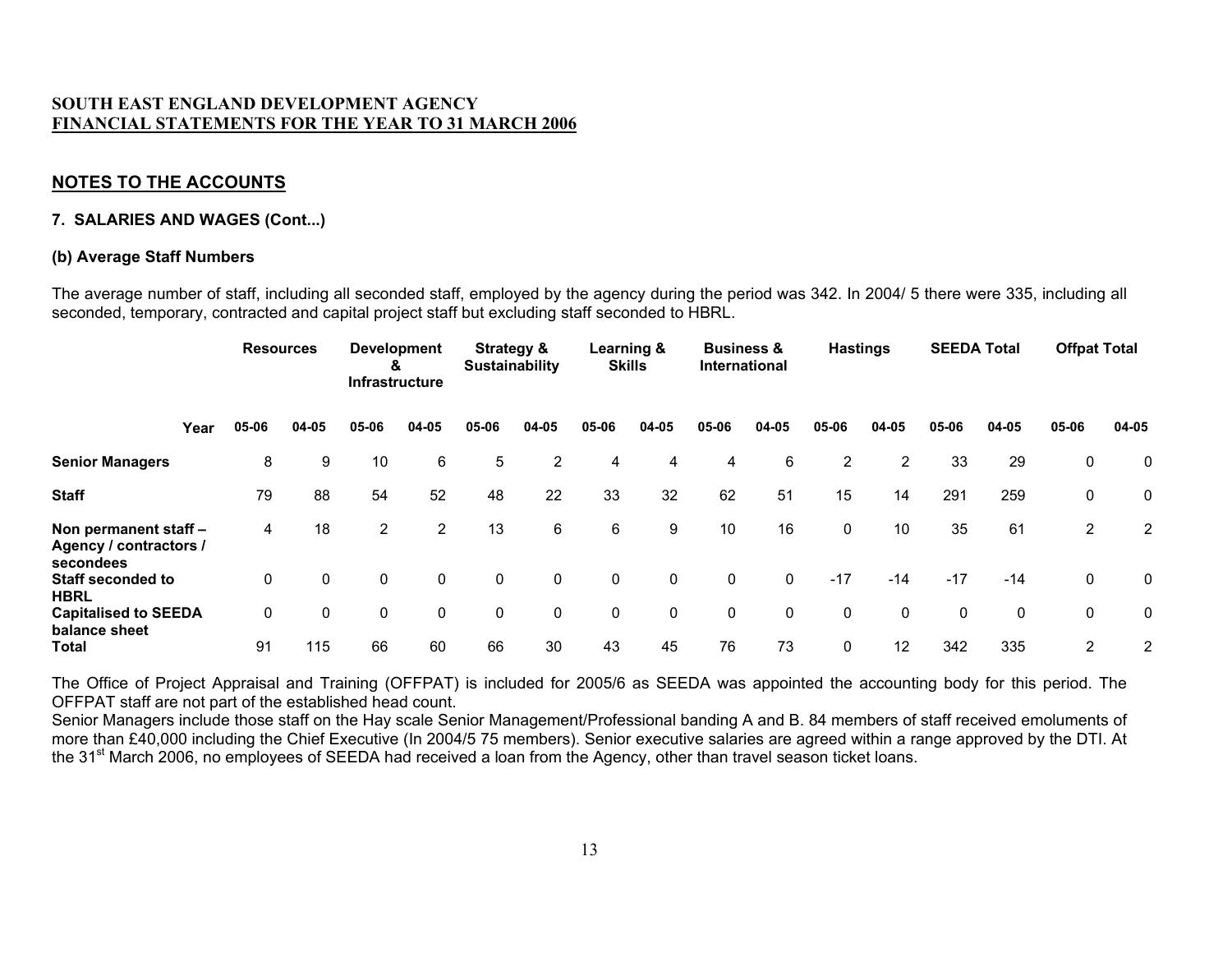# **NOTE TO THE ACCOUNTS**

# **7. SALARIES AND WAGES (Cont...)**

# **(c) Seconded Staff**

Staff were seconded from the following organisations and reimbursed by the Agency during the accounting period:

|                                                    | 2005/6<br>No. of<br><b>Staff</b> | 2005/6<br>£'000 | 2004/5<br>No. of<br><b>Staff</b> | 2004/5<br>£'000 |
|----------------------------------------------------|----------------------------------|-----------------|----------------------------------|-----------------|
| Dept. for works and Pensions                       | 5                                | 189             | 0                                | 0               |
| <b>Thames Valley University</b>                    | 1                                | 30              | 0                                | 0               |
| <b>NIACE</b>                                       | 1                                | 30              | 0                                | 0               |
| <b>DEFRA</b>                                       | 1                                | 11              | 0                                | 0               |
| Queensborough & Rushden PSO<br><b>Arts Council</b> | 1<br>0                           | 20<br>0         | 0<br>1                           | 0<br>9          |
| <b>Siemens Communications</b>                      |                                  |                 |                                  |                 |
|                                                    | 0                                | 0               | 1                                | 109<br>50       |
| Office of the Deputy Prime Minister                | 0                                | 0               | 2                                |                 |
| Department of Transport                            | 0                                | 0               | 1                                | 71              |
| Government Office for the South East               | 4                                | 155             | $\overline{2}$                   | 23              |
| Sport England                                      | 1                                | 24              | 1                                | 13              |
| Department of Trade and Industry                   | 3                                | 144             | 4                                | 200             |
| South West England Development Agency<br>(OFFPAT)  | 1                                | 56              | 1                                | 47              |
| Advantage West Midlands (OFFPAT)                   | 1                                | 93              | 1                                | 69              |
| Hastings Borough Council                           | 0                                | 0               | $\overline{2}$                   | 153             |
| <b>Business Link</b>                               | 0                                | 0               | 1                                | 46              |
| <b>DSTL Finance</b>                                | 0                                | 0               | 1                                | 91              |
| <b>Business in the Community</b>                   | 0                                | 0               | 1                                | 24              |
| <b>Business Link Wessex</b>                        | 1                                | 28              | 1                                | 46              |
| <b>Sussex Enterprise</b>                           | 0                                | 0               | 1                                | 21              |
| <b>CCLRC</b>                                       | 0                                | 0               | 1                                | 55              |
| <b>SEMLAC</b>                                      | 1                                | 17              | 0                                | 0               |
| Asian Health Authority                             | 0                                | 0               | 1                                | 18              |
| Oxbridge Bio                                       | 0                                | 0               | 1                                | 10              |
| Psynapse                                           | 0                                | 0               | 1                                | 8               |
| <b>Mike Evans Services</b>                         | 0                                | 0               | 1                                | 23              |
| University of Oxford                               | 0                                | 0               | 1                                | 12              |
| University of Reading                              | 1                                | 20              | 1                                | 20              |
|                                                    | 22                               | 817             | 28                               | 1,118           |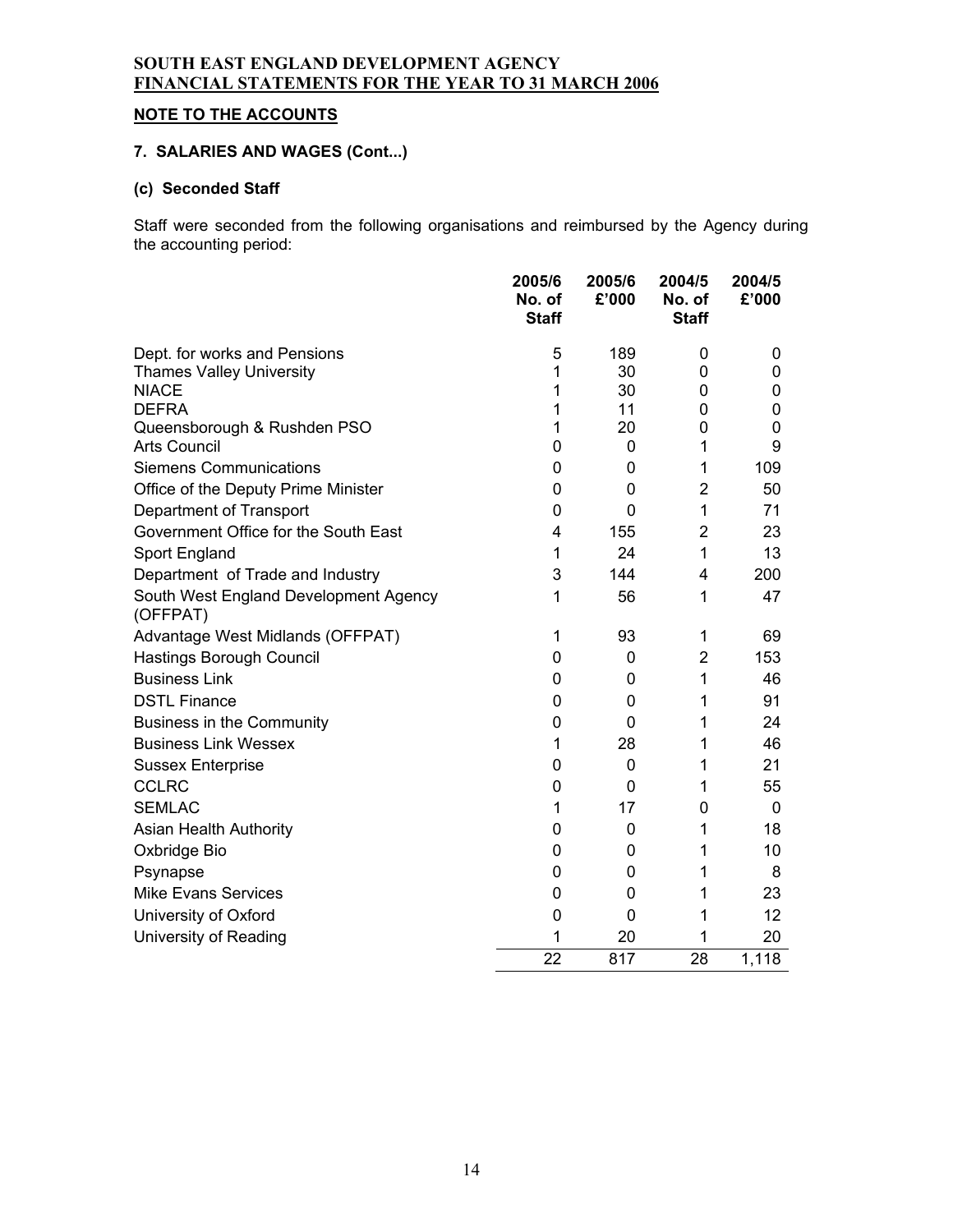### **NOTE TO THE ACCOUNTS**

#### **8. Intangible Assets**

| <b>Intangible Assets</b>        | 2005/6<br>£'000 |
|---------------------------------|-----------------|
| <b>Cost or Valuation</b>        |                 |
| At 31 March 2005                | 12              |
| Additions in year               | 0               |
| Disposals in year               | 0               |
| At 31 March 2006                | 12 <sup>°</sup> |
| Amortisation                    |                 |
| At 31 March 2005                | 8               |
| Amortisation in year            | 4               |
| At 31 March 2006                | 12              |
| Net book value at 31 March 2006 | 0               |
| Net book value at 31 March 2005 |                 |

### **9. Tangible Operating Assets**

|                                                         | <b>Information</b><br><b>Technology</b> | <b>Fixtures and</b><br><b>Fittings</b> | <b>Total</b> |
|---------------------------------------------------------|-----------------------------------------|----------------------------------------|--------------|
|                                                         | £'000                                   | £'000                                  | £'000        |
| <b>Cost or valuation</b>                                |                                         |                                        |              |
| At 31 <sup>st</sup> March 2005                          | 2,507                                   | 2,198                                  | 4,705        |
| Additions in year                                       | 149                                     | 151                                    | 300          |
| <b>Disposals</b>                                        | (409)                                   | (109)                                  | (518)        |
| At 31 <sup>st</sup> March 2006                          | 2,247                                   | 2,240                                  | 4,487        |
| <b>Depreciation</b>                                     |                                         |                                        |              |
| At 31 <sup>st</sup> March 2005                          | 1,439                                   | 1,442                                  | 2,881        |
| Depreciation in year                                    | 609                                     | 258                                    | 867          |
| On disposals                                            | (307)                                   | (37)                                   | (344)        |
| At 31 <sup>st</sup> March 2006                          | 1,741                                   | 1,663                                  | 3,404        |
| Net book value at 31 <sup>st</sup>                      |                                         |                                        |              |
| <b>March 2006</b>                                       | 506                                     | 577                                    | 1,083        |
| Net book value at 31 <sup>st</sup><br><b>March 2005</b> | 1,068                                   | 756                                    | 1,823        |

Fixed operating assets are capitalised at their cost of acquisition and installation as current cost adjustments are immaterial. The replacement value of the assets is not materially different from the above values.

Book value of operating assets sold is derived from total disposal figures (£518,000 less  $£344,000 = £174,000$ .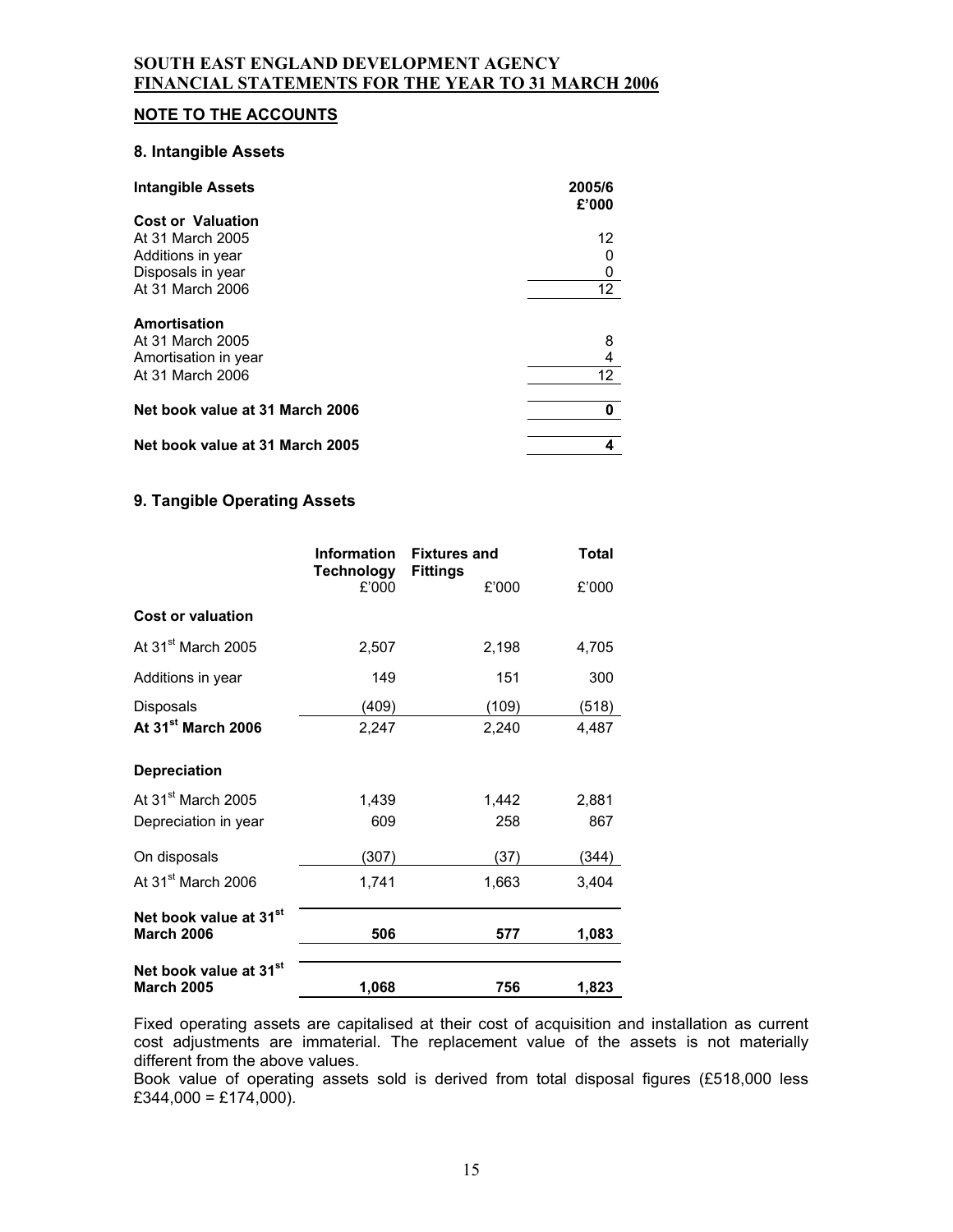### **NOTE TO THE ACCOUNTS**

#### **10a. INVESTMENTS IN SUBSIDIARIES, ASSOCIATES AND JOINT VENTURES**

| <b>Name of Undertaking</b>                                     | <b>Interest</b> | <b>Class of Shares</b>                 | Value         | Nature of<br><b>Business</b>             | <b>SEEDA's</b><br>share of<br><b>Distributable</b><br><b>Reserves</b><br>(000) |
|----------------------------------------------------------------|-----------------|----------------------------------------|---------------|------------------------------------------|--------------------------------------------------------------------------------|
| <b>Companies limited by shares</b><br>Chatham Maritime F5      | 100%            | Ordinary Share £1                      | £1            | Dormant                                  |                                                                                |
| Development Ltd                                                |                 |                                        |               |                                          |                                                                                |
| <b>Chatham Maritime F5</b><br><b>Construction Ltd</b>          | 100%            | Ordinary Share £1                      | £1            | Dormant                                  |                                                                                |
| South East England Properties<br>Limited                       | 100%            | Ordinary Share £1                      | £100          | Dormant                                  | $\overline{\phantom{0}}$                                                       |
| English Estates (Chatham) Ltd<br>Ryde Business Park Management | 100%<br>100%    | Ordinary Share £1<br>Ordinary Share £1 | £100<br>£2    | Dormant<br>Property                      | $£5 - 2006$                                                                    |
| Co Ltd                                                         |                 |                                        |               | Management                               | $£5 - 2005$                                                                    |
| Countryside Maritime Ltd (CML)                                 | 50%<br>75%      | Ordinary Share £1<br>Income Share 5p   | £4,950<br>£74 | Joint Venture<br>Property<br>Development | £278-2006<br>£329 - 2005                                                       |
| <b>Companies limited by</b>                                    |                 |                                        |               |                                          |                                                                                |
| guarantee                                                      |                 |                                        |               |                                          |                                                                                |
| South East Regional Investment<br>Ltd                          | 100%            | Nil - Limited by<br>Guarantee          | 0             | Dormant                                  |                                                                                |
| East Kent Spatial Development<br>Co Ltd                        | 80%             | Nil - Limited by<br>Guarantee          | 0             | Regen. of<br>Thanet &<br>Dover           | £187 $-$ 2006<br>£120 $-$ 2005                                                 |
| Finance South East Ltd                                         | 50%             | $Nil$ – Limited by<br>Guarantee        | 0             | Venture<br>Capital<br>Management         | $£48 - 2006$<br>$£14 - 2005$                                                   |
| Hastings and Bexhill Renaissance<br>Ltd                        | 20%             | Nil - Limited by<br>Guarantee          | 0             | Regen. Of<br>Hastings &<br>Bexhill       | $£4 - 2006$<br>$£0 - 2005$                                                     |
| Aylesbury Vale Advantage Ltd                                   | 20%             | Nil - Limited by<br>Guarantee          | 0             | Regen. Of<br>Aylesbury<br>Vale           | $£0 - 2006$                                                                    |

- The Chatham Maritime Development and Construction companies exist to protect the Enterprise Zone status of the Chatham Estate. These companies are dormant.
- English Estates (Chatham) Ltd was originally set up by English Partnerships to protect the Chatham name for future marketing of the site. This company is dormant.
- South East England Properties Ltd is a dormant company. It was previously known as Chatham Maritime Ltd. The name was changed during 2005/6.
- Ryde Business Park Management Co Ltd is a subsidiary undertaking. It has no assets and collects rental and service income from tenants of the business park.
- Countryside Maritime Ltd (CML) is a joint venture with Countryside Properties PLC to build houses on St Mary's Island, Chatham.
- South East Regional Investment Ltd is a dormant company. Originally it was the investment agency for the South East.
- East Kent Spatial Development Co Ltd is a subsidiary undertaking; the other participants are three Kent local authorities and English Partnerships.
- Finance South East Ltd is a joint venture with Business Link Wessex. The management structure of the company allows for it to be considered as an associate undertaking.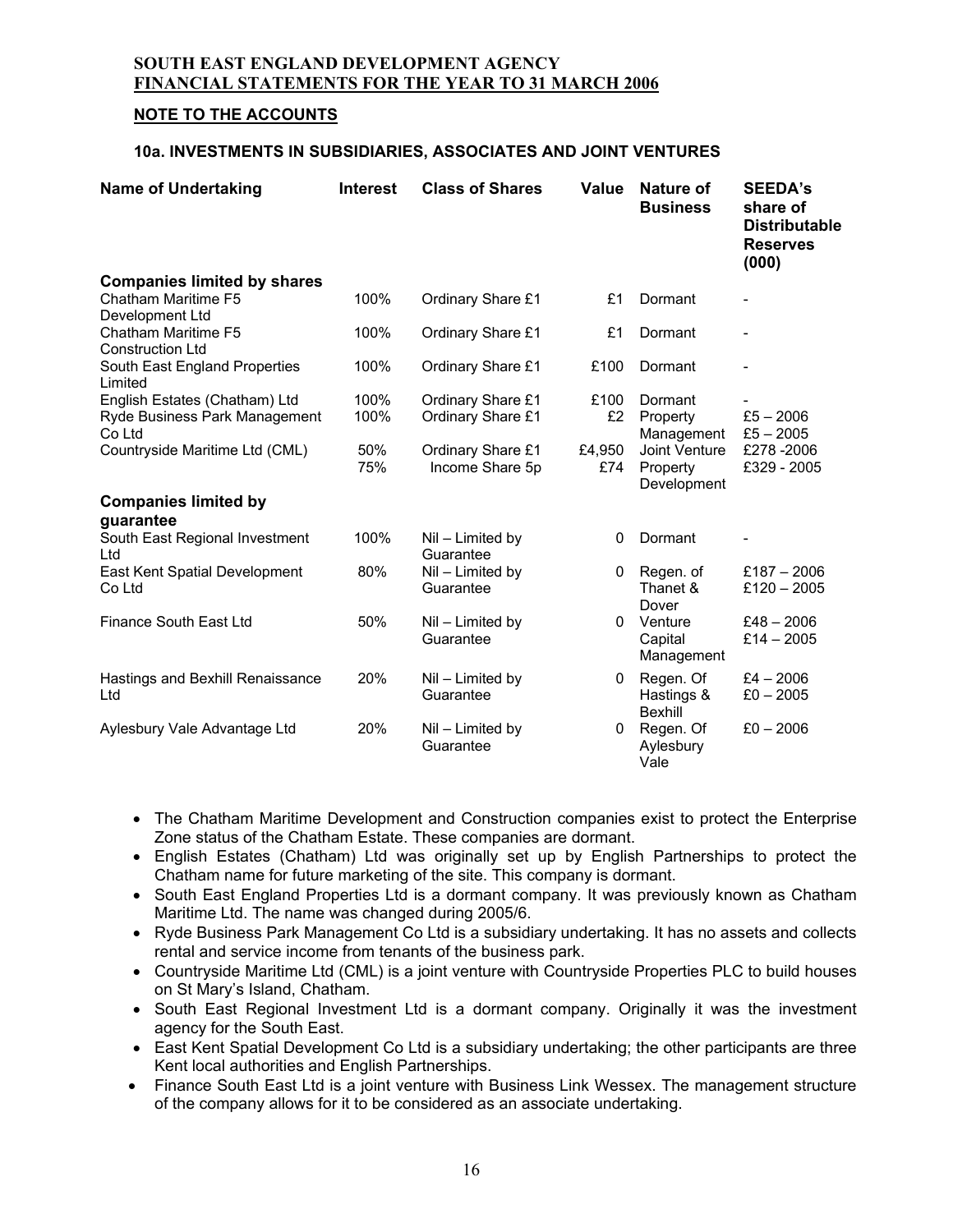### **NOTES TO THE ACCOUNTS**

- Hastings and Bexhill Renaissance Ltd is a regeneration company with the East Sussex County Council, Rother District Council, Hastings Borough Council, Sussex Enterprise and the University of Brighton.
- Aylesbury Vale Advantage Ltd (formerly Delivery 2031 Ltd) has been formed with DTI consent in response to the Government's Sustainability Plan for the Aylesbury Vale area. In addition to SEEDA, members of the company include Buckinghamshire County Council, Aylesbury Vale District Council, English Partnerships and the Vale of Aylesbury Primary Care Trust (NHS). Aylesbury Vale Advantage started trading during 2005/6.
- South East Regional Aggregation Body was a partnership with the DTI. The body ceased trading at the end of December 2004 and was wound up in 2005/6.

## **10b. AGENCY INVESTMENT IN SUBSIDIARIES, JOINT VENTURES AND ASSOCIATES**

|                         | 2005/6<br>£'000 | 2004/5<br>£'000 |
|-------------------------|-----------------|-----------------|
| Opening balance         | 468             | ҕ               |
| Market value adjustment | 54              | 463             |
| Closing balance         | 522             | 468             |

Shares in special purpose entities were previously stated at cost. Investments are now shown on the balance sheet based on the following:

Investments in Subsidiaries are calculated on the basis of the Agency's share in Net Assets/ (Liabilities) as detailed below

| <b>Investments in Subsidiaries</b>        | 2005/6<br>Total<br>£'000 | 2005/6<br>Agency<br><b>Share</b><br>£'000 |
|-------------------------------------------|--------------------------|-------------------------------------------|
| <b>Fixed Assets:</b>                      |                          |                                           |
| Ryde Business Park Management Company Ltd | 0                        | $\mathbf{0}$                              |
| East Kent Spatial Development Company Ltd | 0                        | 0                                         |
|                                           | 0                        | $\Omega$                                  |
| <b>Current Assets:</b>                    |                          |                                           |
| Ryde Business Park Management Company Ltd | 7                        |                                           |
| East Kent Spatial Development Company Ltd | 5,969                    | 4,775                                     |
|                                           | 5,976                    | 4,782                                     |
| <b>Gross Assets:</b>                      |                          |                                           |
| Ryde Business Park Management Company Ltd | 7                        |                                           |
| East Kent Spatial Development Company Ltd | 5,969                    | 4,775                                     |
|                                           | 5,976                    | 4,782                                     |
| Liabilities due within one year:          |                          |                                           |
| Ryde Business Park Management Company Ltd | $\mathcal{P}$            | 2                                         |
| East Kent Spatial Development Company Ltd | 427                      | 342                                       |
|                                           | 429                      | 344                                       |
| Liabilities due after one year:           |                          |                                           |
| Ryde Business Park Management Company Ltd |                          |                                           |
| East Kent Spatial Development Company Ltd | 5,308                    | 4,246                                     |
|                                           | 5,308                    | 4,246                                     |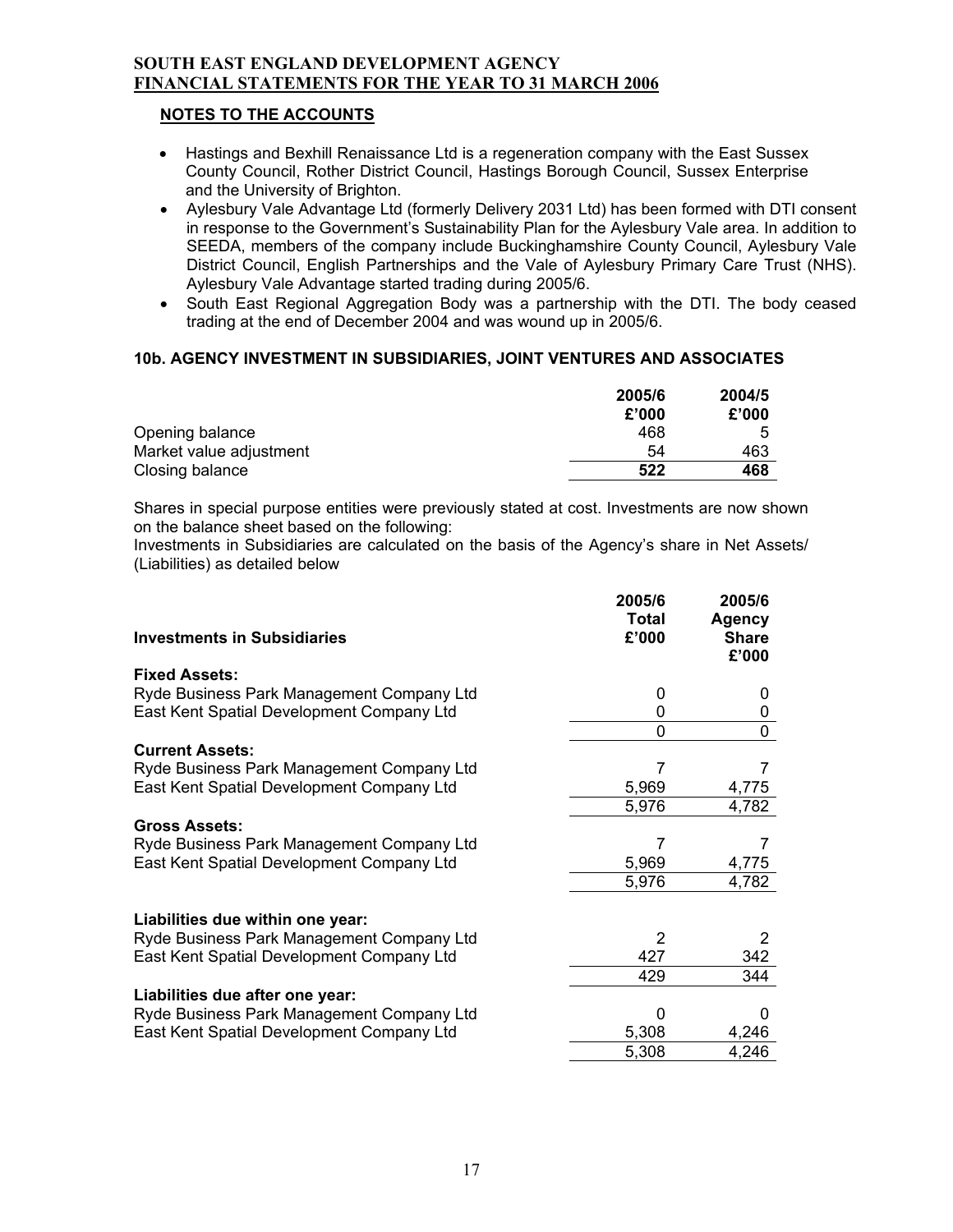### **NOTE TO THE ACCOUNTS**

#### **10b. AGENCY INVESTMENT IN SUBSIDIARIES, JOINT VENTURES AND ASSOCIATES (Cont…)**

| <b>Investments in Subsidiaries cont</b>   | 2005/6<br><b>Total</b><br>£'000 | 2005/6<br>Agency<br><b>Share</b><br>£'000 |
|-------------------------------------------|---------------------------------|-------------------------------------------|
| <b>Gross Liabilities:</b>                 |                                 |                                           |
| Ryde Business Park Management Company Ltd |                                 |                                           |
| East Kent Spatial Development Company Ltd | 5,735                           | 4,588                                     |
|                                           | 5,737                           | 4,590                                     |
| <b>Net Assets/(Liabilities)</b>           |                                 |                                           |
| Ryde Business Park Management Company Ltd | 5                               | 5                                         |
| East Kent Spatial Development Company Ltd | 234                             | 187                                       |
| <b>Total</b>                              | 239                             | 192                                       |

In relation to the Joint Venture, Countryside Maritime Ltd, the balance sheet assets and liabilities comprised:

|                                      | 2005/6<br>Total<br>£'000 | 2005/6<br>Agency<br><b>Share</b><br>£'000 |
|--------------------------------------|--------------------------|-------------------------------------------|
| <b>Fixed Assets</b>                  | 0                        |                                           |
| <b>Current Assets</b>                | 16,475                   | 7,818                                     |
| Gross Assets                         | 16,475                   | 7,818                                     |
| Liabilities due within one year      | 9,327                    | 4,117                                     |
| Liabilities due after one year       | 6,728                    | 3,423                                     |
| <b>Gross Liabilities</b>             | 16,055                   | 7,540                                     |
| <b>Total Net Assets/(Liabilities</b> | 420                      | 278                                       |

The Net Assets/(Liabilities) in relation to Associates comprised:

|                                      | 2005/6<br>Total<br>£'000 | 2005/6<br>Agency<br><b>Share</b><br>£'000 |
|--------------------------------------|--------------------------|-------------------------------------------|
| Hastings and Bexhill Renaissance Ltd | 22                       |                                           |
| Finance South East Ltd               | 95                       | 48                                        |
| Aylesbury Vale Advantage Ltd         | 0                        |                                           |
| <b>Total Net Assets/(Liabilities</b> | 117                      | 52                                        |

The results for the year and accumulated reserves for the subsidiary companies are

• Ryde Business Park Management Co Ltd -Deficit £19, Reserves £5,228

• East Kent Spatial Development Co Ltd – Profit £84,372, Reserves £233,880

Minority interest's share of the operating surplus / (deficit) of subsidiary companies

|                                               | 2005/6<br>£'000 | 2004/5<br>£'000 |
|-----------------------------------------------|-----------------|-----------------|
| Minority interest of 20% in East Kent Spatial | 17              |                 |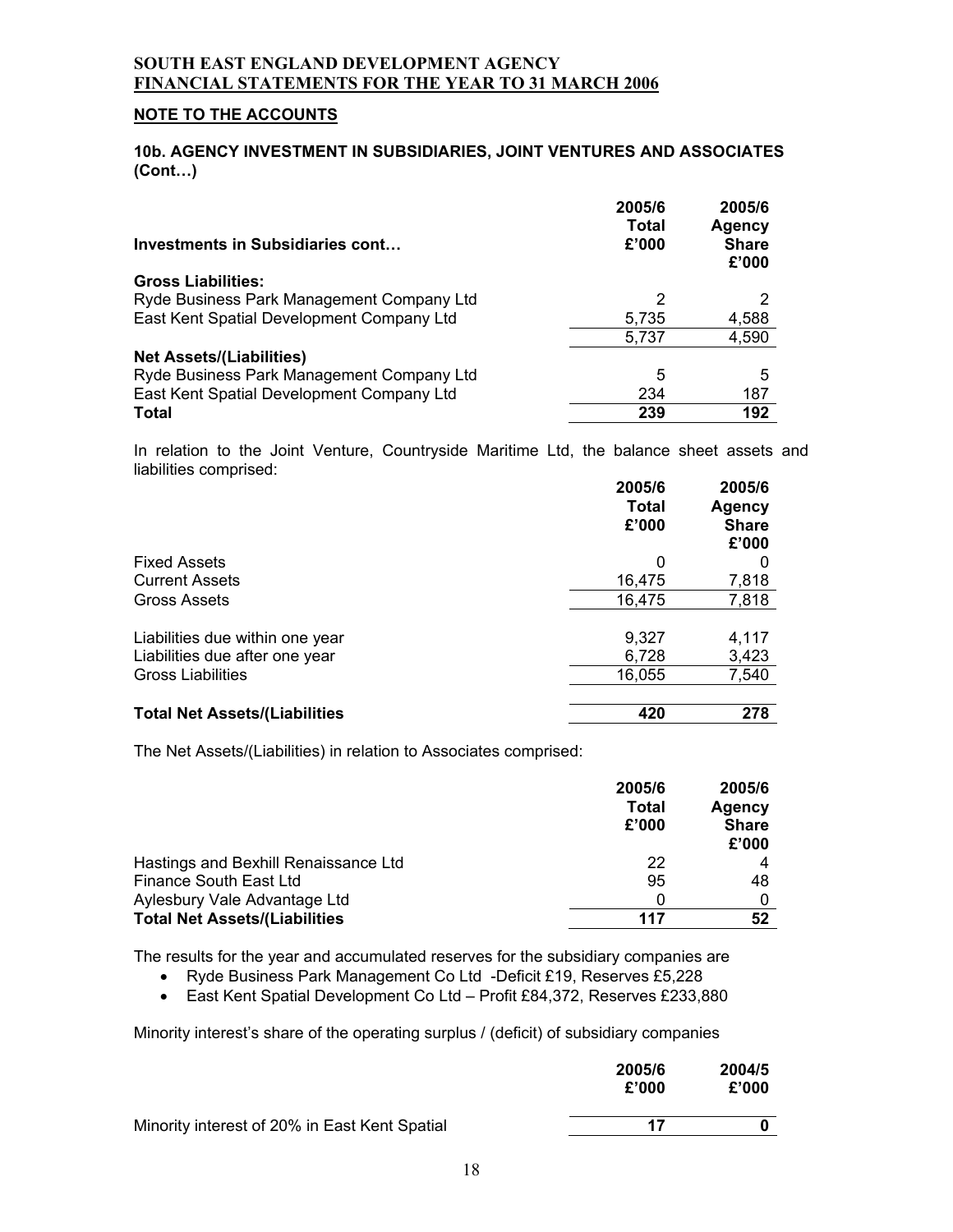### **NOTES TO THE ACCOUNTS**

| Minority Interest in subsidiary companies at the Balance Sheet date |                 |                 |
|---------------------------------------------------------------------|-----------------|-----------------|
|                                                                     | 2005/6<br>£'000 | 2004/5<br>£'000 |
| Minority interest of 20% in East Kent Spatial – Net assets of       |                 |                 |
| £233,880 (£149,508 - 2005)                                          | 47              | 30              |

#### **10c. GROUP INTEREST IN JOINT VENTURES AND ASSOCIATES**:

|                                          | Joint<br><b>Ventures</b> | <b>Associates</b> | Total |
|------------------------------------------|--------------------------|-------------------|-------|
|                                          | £'000                    | £'000             | £'000 |
| Opening balance                          | 329                      | 14                | 343   |
| Movement in year                         | (13)                     | (17)              | (30)  |
| Agency share of retained profit / (loss) | (38)                     | 55                | 17    |
| Closing balance                          | 278                      | 52                | 330   |

Shares owned by the Group in joint ventures and associated undertakings are unlisted

#### • **Joint Ventures**.

The Group's share of operating profits of joint ventures included in the Income and Expenditure Account is as follows:

|                                                                                                   | 2005/6<br>£'000 | 2004/5<br>£'000 |
|---------------------------------------------------------------------------------------------------|-----------------|-----------------|
| Share of gross operating income of joint ventures<br>Share of gross expenditure of joint ventures | 2,333<br>2.387  | 3.789<br>3.857  |
| Share of operating surplus / (deficit) in joint venture                                           | (54)            | (68)            |

The Group's share of the gross assets and liabilities of its joint ventures was as follows:

|                                                 | 2005/6 | 2004/5 |
|-------------------------------------------------|--------|--------|
|                                                 | £'000  | £'000  |
| Share of fixed assets                           |        |        |
| Share of current assets                         | 7,818  | 8,685  |
| Share of gross assets                           | 7,818  | 8,685  |
| Share of creditors due within one year          | 4,117  | 5,051  |
| Share of creditors due after more than one year | 3,423  | 3,305  |
| Share of gross liabilities                      | 7,540  | 8,356  |
| Share of net assets                             | 278    | 329    |

The following are SEEDA's share of the un-audited results for 2005/6 of the joint venture Countryside Maritime Ltd. These figures are based on the agreed control-sharing ratio which is 50/50 for turnover, assets and liabilities whilst taxation and profit/loss are based on SEEDA'S entitlement of two thirds.

| Turnover             | 2.333.500 Fixed assets             |           |
|----------------------|------------------------------------|-----------|
| Loss before taxation | 54.404 Current assets              | 7.817.948 |
| Taxation             | 16,323 Liabilities within one year | 4.116.950 |
| Loss after taxation  | 38,081 Liabilities due after one   | 3.422.762 |
|                      | vear                               |           |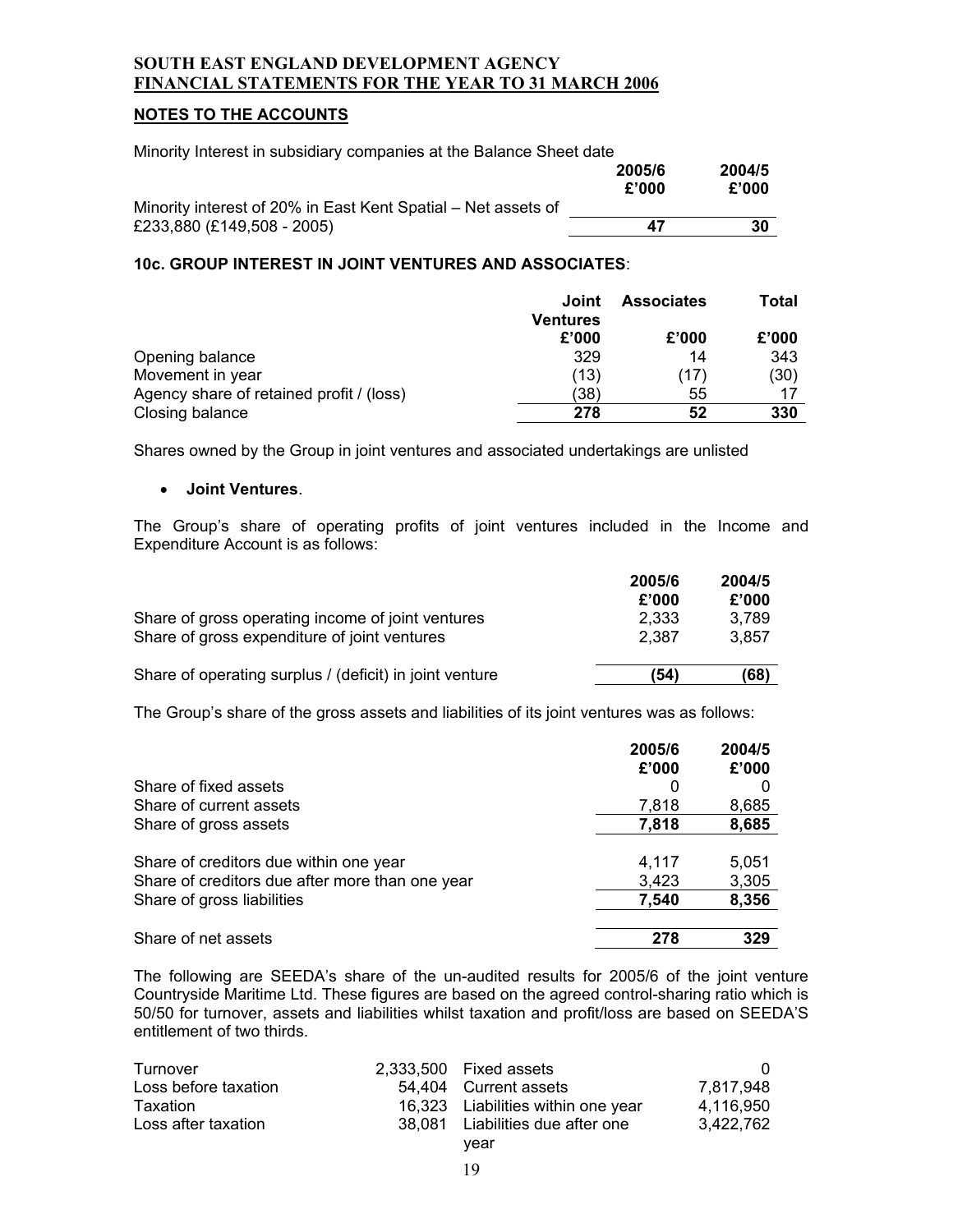# **NOTES TO THE ACCOUNTS**

#### **10c. GROUP INTEREST IN JOINT VENTURES AND ASSOCIATES (Cont…)**:

#### • **Associates**

The Group's share of operating profits of associates included in the Income and Expenditure Account is as follows:

|                                                      | 2005/6 | 2004/5 |
|------------------------------------------------------|--------|--------|
|                                                      | £'000  | £'000  |
| Share of operating surplus / (deficit) in associates |        |        |

The following are SEEDA's share of the results of associate companies;

• Hastings and Bexhill Renaissance Ltd (HBRL) (20% SEEDA)

| Turnover               |             | 2,235,174 Fixed assets             | 2.341.355 |
|------------------------|-------------|------------------------------------|-----------|
| Operating profit       |             | 5.974 Current assets               | 1.559.533 |
| Profit before taxation |             | 30,342 Liabilities within one year | 1,518,166 |
| Taxation               |             | 8,447 Liabilities due after one    | 2,378,345 |
| Profit after taxation  | 21,895 year |                                    |           |

SEEDA owed HBRL grant funding of £1,733,807 at year end.

• Finance South East (50% SEEDA)

| Turnover               |             | 729.612 Fixed assets               | 9.201   |
|------------------------|-------------|------------------------------------|---------|
| Operating profit       |             | 31.391 Current assets              | 205,581 |
| Profit before taxation |             | 33,252 Liabilities within one year | 167.300 |
| Taxation               |             | 0 Liabilities due after one        |         |
| Profit after taxation  | 33,252 year |                                    |         |

### • Aylesbury Vale Advantage (20% SEEDA)

| Turnover               | n        | Fixed assets                |   |
|------------------------|----------|-----------------------------|---|
| Profit before taxation | $\Omega$ | Current assets              | 0 |
| Taxation               |          | Liabilities within one year | 0 |
| Profit after taxation  |          | Liabilities due after one   | 0 |
|                        |          | vear                        |   |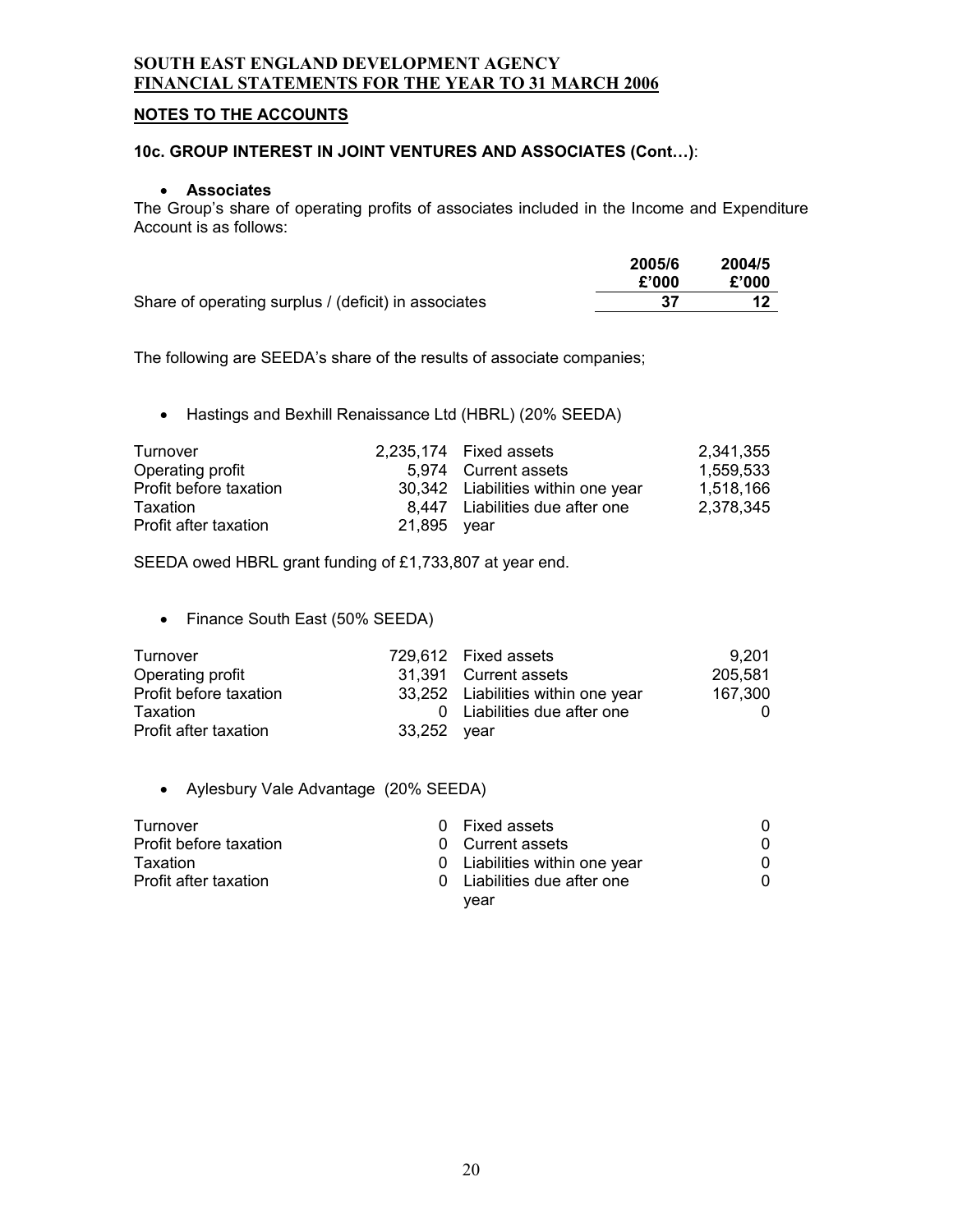### **NOTE TO THE ACCOUNTS**

#### **11. GROUP DEBTORS**

| Debtors due within one year         | 2005/6<br>£'000 | 2004/5<br>£'000 |
|-------------------------------------|-----------------|-----------------|
| Trade debtors                       | 22,441          | 30,594          |
| Other debtors                       | 8               |                 |
| Value added tax                     | 707             | 3,129           |
| Taxation recoverable                |                 |                 |
| Payments on account                 | 2,982           | 2,299           |
| Prepayments                         | 1,723           | 320             |
| Prepayment - Chatham Maritime Trust | 343             | 343             |
|                                     | 28,207          | 36.691          |

Trade debtors for 2005/6 shown above; include £3,428,000 for subsidiary companies (£1,121,000 for 2004/5)

| Debtors due after one year                                 | 2005/6<br>£'000 | 2004/5<br>£'000 |
|------------------------------------------------------------|-----------------|-----------------|
| Disposal proceeds due June 2007                            | 789             |                 |
| Disposal proceeds held by Joint Venture (owed to<br>SEEDA) | 3,696           | 3,629           |
| Prepayment - Crown Estates / Neat's Court, Dartford        | 2,750           |                 |
| Prepayment - Chatham Maritime Trust                        | 1,712           | 2,053           |
|                                                            | 8.947           | 5,682           |

A prepayment was made to Crown Estates to progress a growth area project in Dartford (ODPM/DCLG funded). A prepayment was made to Chatham Maritime Trust in March 2002 (and increased in March 2004) to extinguish SEEDA's service charge liability in respect of certain plots on the Chatham estate (South of the basin) in perpetuity. This amount is being released over 10 years.

### **Debtors – Intra-government balances**

| Debtors due within one year                         | 2005/6<br>£'000 | 2004/5<br>£'000 |
|-----------------------------------------------------|-----------------|-----------------|
| Balances with other central government bodies       | 12,621          | 23,985          |
| Balances with local authorities                     | 3,385           | 3,780           |
| Balances with NHS organisations                     |                 |                 |
| Balances with public corporations and trading funds | 0               |                 |
| Sub total: intra-government balances                | 16,006          | 27,765          |
| Balances with bodies external to government         | 12,201          | 8,926           |
|                                                     | 28,207          | 36,691          |
|                                                     |                 |                 |

| Debtors due after one year                          | 2005/6<br>£'000 | 2004/5<br>£'000 |
|-----------------------------------------------------|-----------------|-----------------|
| Balances with other central government bodies       |                 |                 |
| Balances with local authorities                     | 0               |                 |
| Balances with NHS organisations                     | 0               |                 |
| Balances with public corporations and trading funds | 2.750           |                 |
| Sub total: intra-government balances                | 2,750           |                 |
| Balances with bodies external to government         | 6,197           | 5,682           |
|                                                     | 8,947           | 5,682           |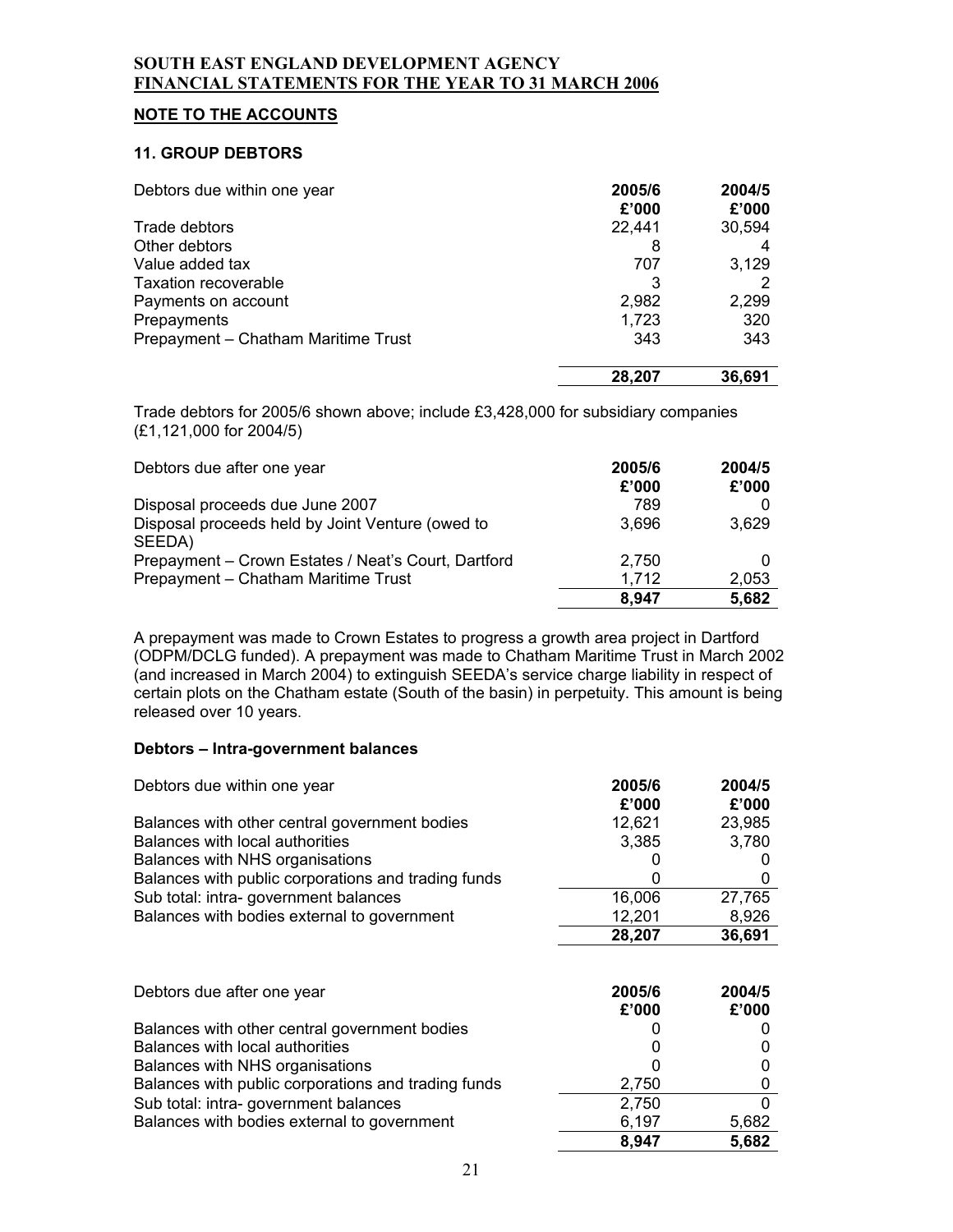## **NOTE TO THE ACCOUNTS**

#### **12. GROUP CREDITORS**

| Creditors due within one year     | 2005/6 | 2004/5 |
|-----------------------------------|--------|--------|
|                                   | £'000  | £'000  |
| Trade creditors                   | 23,679 | 28,778 |
| Other creditors                   | 674    | 467    |
| Taxation - PAYE                   | 194    | 164    |
| Social security                   | 135    | 118    |
| Income in advance                 | 1,393  | 180    |
| Office lease                      | 1,045  | 1,162  |
| Grant in aid creditor - DTI       | 10,047 | 5,773  |
| Grant creditor – European funding | 3,611  | 327    |
| Grant creditor - ODPM (DCLG)      | 2,750  | 0      |
| Coal grant creditor               | 220    | 1,192  |
|                                   | 43,748 | 38,161 |

Trade creditors for 2005/6 shown above; include £429,000 for subsidiary companies (£209,000 for 2004/5)

| Creditors due after one year                      | 2005/6 | 2004/5 |
|---------------------------------------------------|--------|--------|
|                                                   | £'000  | £'000  |
| Subsidiary companies – grants received in advance | 5.308  | 2.829  |
| Development Asset – deferred consideration        |        | 7.005  |
|                                                   | 5.308  | 9,834  |

The deferred consideration relates to a site acquisition payment of £7,500,000 due on 31<sup>st</sup> March 2007, which was discounted at the UK Treasury rate of 3.5% over 3 years. Payment was made during 2005/6 to clear the balance in full.

#### **Creditors – Intra-government balances**

| Creditors due within one year                       | 2005/6 | 2004/5       |
|-----------------------------------------------------|--------|--------------|
|                                                     | £'000  | £'000        |
| Balances with other central government bodies       | 14,487 | 8,014        |
| Balances with local authorities                     | 8,244  | 9,158        |
| Balances with NHS organisations                     |        | 30           |
| Balances with public corporations and trading funds | 3      | 0            |
| Sub total: intra-government balances                | 22,734 | 17,202       |
| Balances with bodies external to government         | 21,014 | 20,959       |
|                                                     | 43,748 | 38,161       |
| Creditors due after one year                        | 2005/6 | 2004/5       |
|                                                     | £'000  | £'000        |
| Balances with other central government bodies       | 2,000  | $\mathbf{0}$ |
| Balances with local authorities                     | 2,311  | 2,390        |
| Balances with NHS organisations                     |        |              |
| Balances with public corporations and trading funds | 0      | 0            |
| Sub total: intra-government balances                | 4,311  | 2,390        |
| Balances with bodies external to government         | 997    | 7,444        |
|                                                     | 5,308  | 9,834        |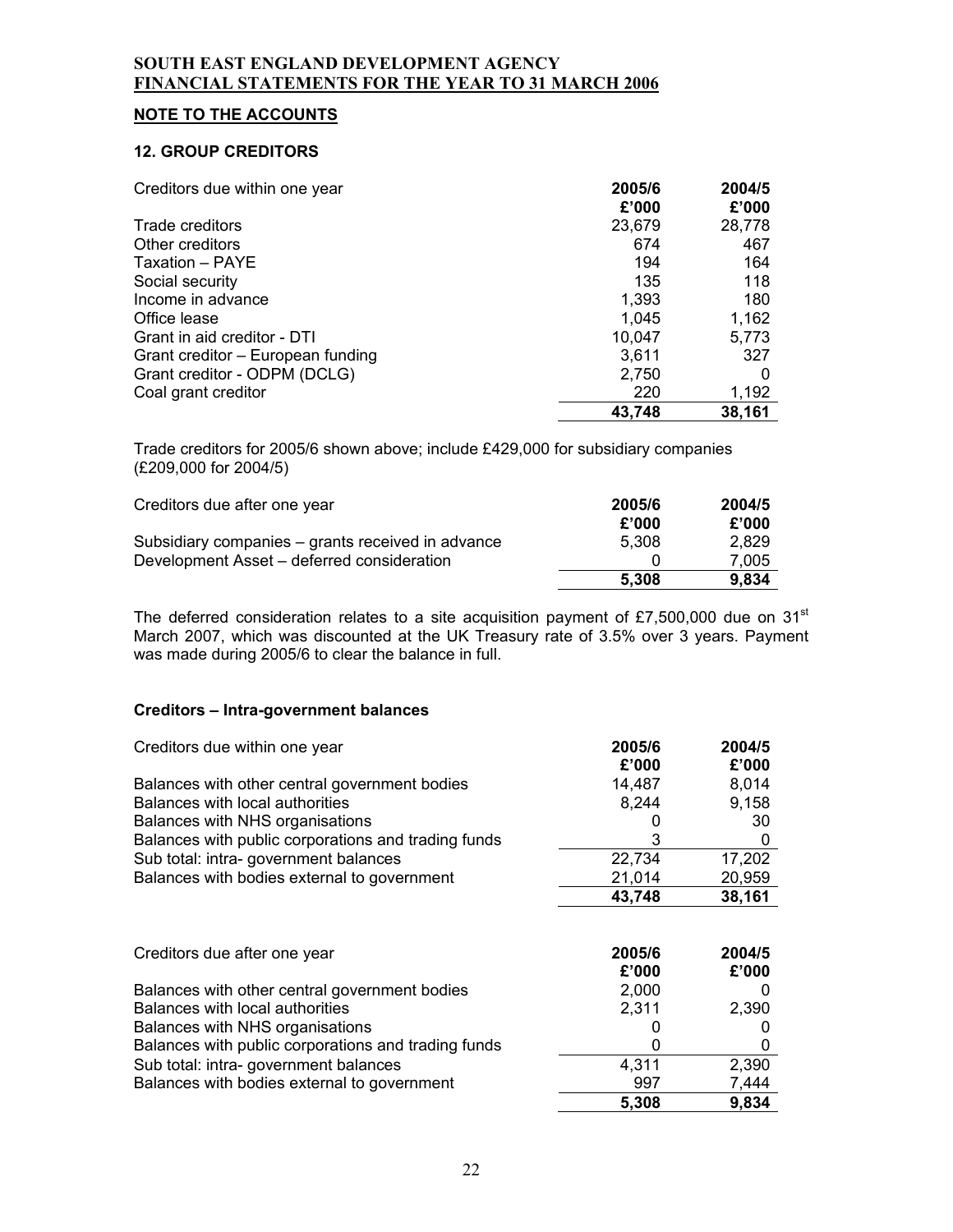### **NOTE TO THE ACCOUNTS**

#### **13. PROVISIONS FOR LIABILITIES AND CHARGES**

Deferred taxation is fully provided on timing differences arising between the recognition of gains and losses in the financial statements and in a tax computation. It is calculated based on tax rates which are enacted, or substantively enacted, as at the Balance Sheet date. There is no deferred tax liability for 2005/6, nor was there any for 2004/5. No provision has been made for deferred tax.

The acquisition of the GKN site in 2004 included an option for English Partnerships (EP) to purchase part of the land. If invoked, this option may involve a payment, or land transfer, by SEEDA to EP as returns for a grant awarded by EP of £4.6 million. EP has indicated they will invoke this option and SEEDA has made a full provision for this amount.

|                                                       | 2005/6 | 2004/5 |
|-------------------------------------------------------|--------|--------|
|                                                       | £'000  | £'000  |
| Opening balance                                       | 4.600  |        |
| Charge / credit to the Income and Expenditure account |        | 4.600  |
|                                                       | 4.600  | 4.600  |

### **14. BAD AND DOUBTFUL DEBT PROVISION**

|                                          | 2005/6<br>£'000 | 2004/5<br>£'000 |
|------------------------------------------|-----------------|-----------------|
| Opening balance                          | 3.847           | 173             |
| Provision used                           | (77)            | (36)            |
| Provision no longer required             | (6)             | (16)            |
| Movement in provision                    |                 | 3.725           |
| <b>Bad Debt Provision as at 31 March</b> | 3.764           | 3.847           |

The Bad Debt Provision relates to amounts owed from - the Rural Development Commission loan scheme (which is now defunct), rental income from Development assets, RSA (Regional Selective Assistance) grant claw-back and the CML joint venture company. The CML amount is due to the delay in implementing the future operational strategy, although the company remains a going concern. In addition to the net movement shown above of £3,725,000 for 2004/5, a further £640,000 was written off in that year which had not been provided for - this relates to the Regional Aggregation Board loan.

### **15. STOCK OF DEVELOPMENT ASSETS**

|                                                  | 2005/6<br>£'000 | 2005/6<br>£'000 | 2004/5<br>£'000 | 2004/5<br>£'000 |
|--------------------------------------------------|-----------------|-----------------|-----------------|-----------------|
| Opening balance                                  |                 | 130,344         |                 | 99,783          |
| Additions in year                                |                 | 50,589          |                 | 56,871          |
| Disposal proceeds in year                        | (11, 240)       |                 | (21,827)        |                 |
| Profit / (Loss) on Disposal                      | 777             |                 | (312)           |                 |
| Net book value of Assets sold                    |                 | (10, 463)       |                 | (22, 139)       |
| <b>Transfer to Government Grant</b>              |                 | 3,074           |                 | 78              |
| Reserve on revaluation                           |                 |                 |                 |                 |
| Book value of development assets<br>written down |                 | (11, 119)       |                 | (10, 657)       |
| Book value of development assets<br>written back |                 | 3,323           |                 | 6,408           |
|                                                  |                 | 165,748         |                 | 130,344         |

Amounts written down and back in respect of Development Assets relate to the difference between valuations at year end performed on a basis of the lower of current replacement cost and net realisable value (see note 1f), compared to historic book cost.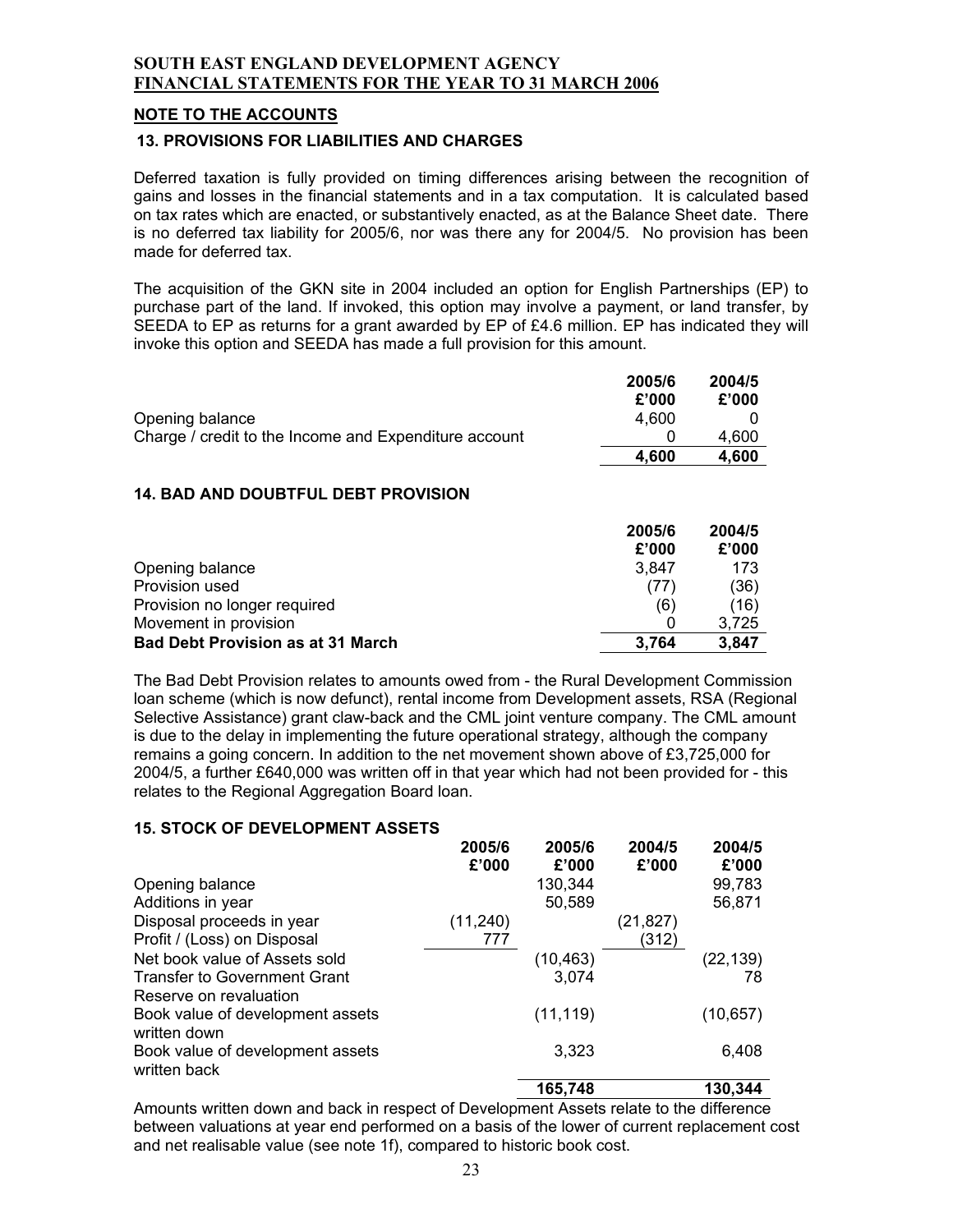# **NOTES TO THE ACCOUNTS**

#### **16. LONG TERM LOANS**

|                                                                                        | 2005/6       | 2004/5          |
|----------------------------------------------------------------------------------------|--------------|-----------------|
| Opening balance – Former Rural Development Commission                                  | £'000<br>182 | £'000<br>215    |
| Loans repaid during the year                                                           | (35)         | (33)            |
|                                                                                        | 147          | 182             |
|                                                                                        |              |                 |
| <b>17. GOVERNMENT GRANT RESERVE</b>                                                    |              | <b>Restated</b> |
|                                                                                        | 2005/6       | 2004/5          |
|                                                                                        | £'000        | £'000           |
| Opening balance                                                                        | 133,870      | 103,429         |
| Movement in Valuation of Investments in Subsidiaries,<br>Joint Ventures and Associates | 54           | 463             |
| Operational assets:                                                                    |              |                 |
| Additions funded by grant in aid                                                       | 300          | 445             |
| Disposal - book value                                                                  | (174)        | (1)             |
| Depreciation *                                                                         | (871)        | (993)           |
| Investment assets:                                                                     |              |                 |
| Amounts written off *                                                                  | 0            | 0               |
| Repayment of long term loans (RDC) *                                                   | (35)         | (33)            |
| Development assets:                                                                    |              |                 |
| Additions funded by grant in aid                                                       | 50,589       | 56,871          |
| Disposal - book value *                                                                | (10, 463)    | (22, 139)       |
| Amounts written up on revaluation                                                      | 3,074        | 78              |
| Amounts written back on revaluation *                                                  | 3,323        | 6,408           |
| Amounts written down on revaluation *                                                  | (11, 119)    | (10, 657)       |
| * Amount released to I +E (£19,339 - allowing for rounding)                            |              |                 |
|                                                                                        | 168,550      | 133,870         |

### **18. RECONCILIATION OF OPERATING DEFICIT TO NET CASH OUTFLOW FROM OPERATING ACTIVITIES**

|                                               | 2005/6    | 2004/5    |
|-----------------------------------------------|-----------|-----------|
|                                               | £'000     | £'000     |
| Deficit on operating activities               | (1,016)   | (631)     |
| <b>Transfer from Government Grant Reserve</b> | (19, 339) | (27, 415) |
| Depreciation and Amortisation                 | 871       | 993       |
| Additions to stock of development assets      | (50, 589) | (56, 871) |
| Book value of development assets sold         | 10,463    | 22,139    |
| Amounts written off - development assets      | 11,119    | 10,657    |
| Amounts written back – development assets     | (3,323)   | (6, 408)  |
| Share of results in joint ventures            | 38        | 47        |
| Share of results in associated undertakings   | (55)      | (12)      |
| Decrease / (increase) in debtors              | 5,219     | (26, 587) |
| Increase in creditors and provisions          | 1,061     | 27,489    |
| Net cash outflow from operating activities    | (45,551)  | (56,598)  |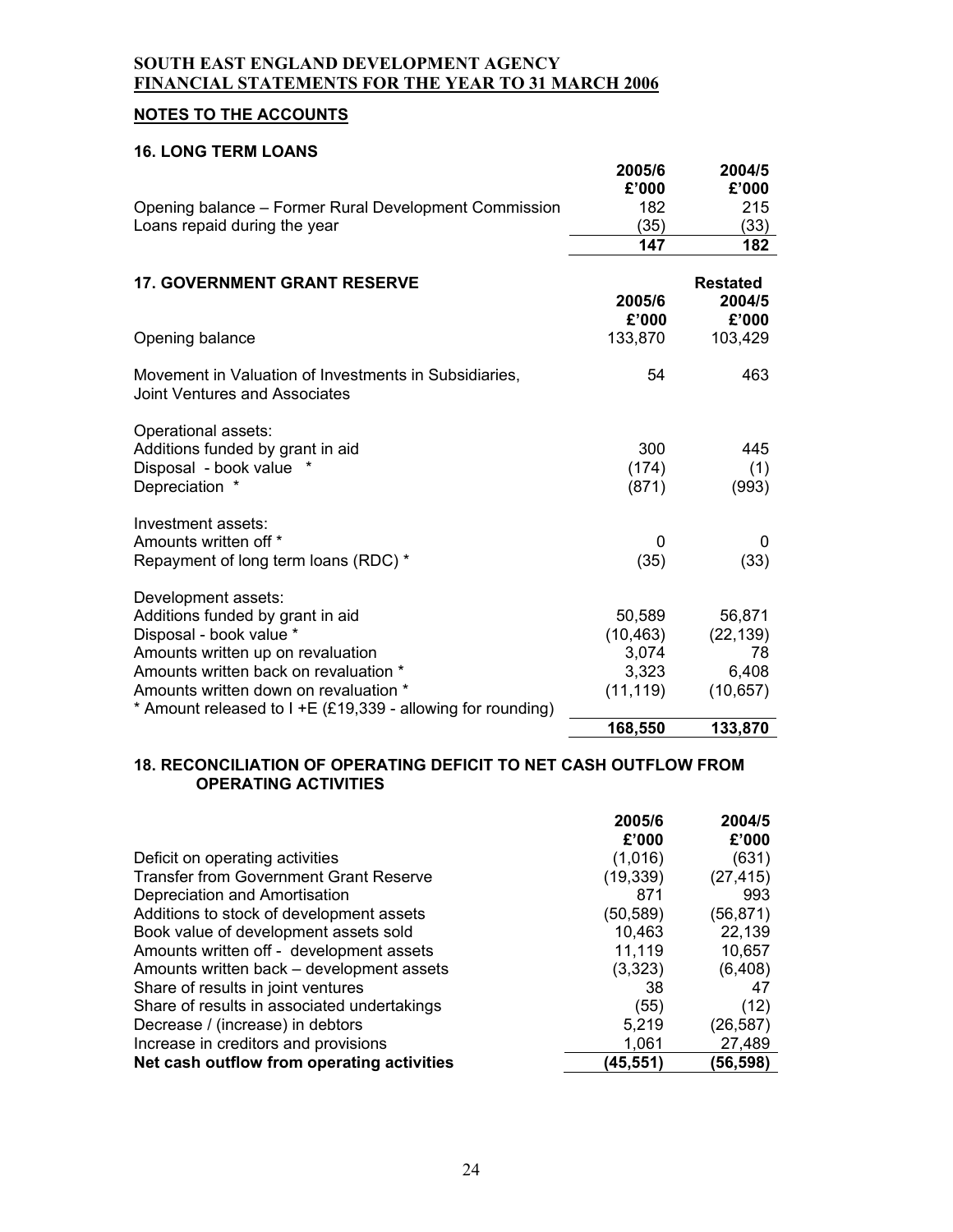### **NOTES TO THE ACCOUNTS**

### **19.TAXATION**

The Group taxation charge based on Group taxable profits for the year

|                                            | 2005/6<br>£'000 | 2004/5<br>£'000 |
|--------------------------------------------|-----------------|-----------------|
| Current year taxation charges              | (35)            | (27)            |
| Share of taxation charge of joint ventures | 16              | 21              |
| Share of taxation charge of associates     | (8)             |                 |
| Released to income and expenditure         |                 | (6)             |

There is no deferred tax liability for 2005/6

#### **20. RECONCILIATION OF GROUP NET CASH FLOW TO MOVEMENT IN NET FUNDS £'000**

| Increase in cash               | 6,365  |
|--------------------------------|--------|
| Cash to repurchase debt        |        |
| Cash increase liquid resources |        |
| Change in net funds            | 6,365  |
| Net Funds as at 01.4.05        | 11,426 |
| Net Funds as at 31.3.06        | 17,791 |

The Agency Net funds position moved from £9,354 to £15,243 (increase £5,889)

### **21. OPERATING LEASES**

As at March 2006 the Agency had annual commitments under operating leases as follows:-

|                             | <b>Building</b> | Car                              | <b>Other</b>    | <b>Total</b>    | <b>Total</b>    |
|-----------------------------|-----------------|----------------------------------|-----------------|-----------------|-----------------|
|                             | 2005/6<br>£'000 | <b>Leases</b><br>2005/6<br>£'000 | 2005/6<br>£'000 | 2005/6<br>£'000 | 2004/5<br>£'000 |
| Leases expiring             |                 |                                  |                 |                 |                 |
| -within one year            | 87              | 86                               | 9               | 182             | 75              |
| -between one and five years | 113             | 122                              | 8               | 243             | 151             |
| -more than five years       | 1,140           | 0                                | 0               | 1,140           | 1,346           |
|                             | 1,340           | 208                              | 17              | 1,565           | 1,572           |

Rental costs of operating leases are charged to the Income and Expenditure Account on a straight line basis over the term of the lease.

### **22. COMMITMENTS**

|                                                         | 2005/6<br>£'000 | 2004/5<br>£'000 |
|---------------------------------------------------------|-----------------|-----------------|
| Commitments contracted for as at 31 <sup>st</sup> March | 30.120          | 22,770          |

The commitment figure includes commitments for Rural grants (£2,612,000), Business and other grants (£13,712,000) and for development work on Land and Property assets (£13,796,000).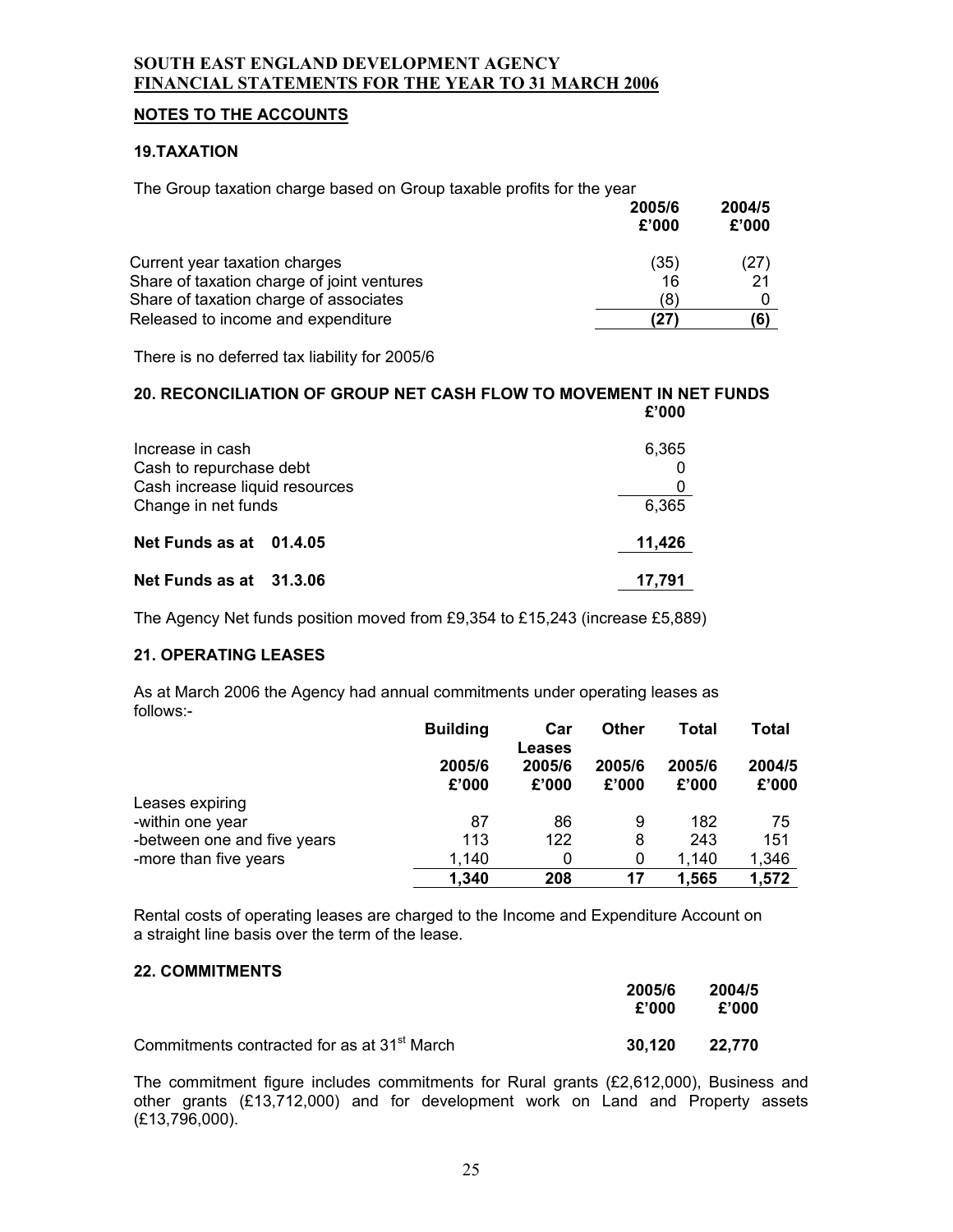#### **NOTES TO THE ACCOUNTS**

#### **23. CONTINGENT LIABILITY**

A Letter of Comfort has been provided to the bankers of the Joint Venture company, Countryside Maritime Ltd (CML). This letter has been issued with approval from the Department of Trade and Industry and the Treasury, in accordance with the requirements of the Financial Memorandum. The Letter of Comfort provides support for the financing facility required for the house-building project at St. Mary's Island, Chatham. An additional £5m funding has been provided by the Office of the Deputy Prime Minister (ODPM) in order to increase the rate of house building. This amount will be released to CML subject to a utilisation agreement with the joint venture partner, Countryside PLC, who are providing a matched £5m.

### **24. RELATED PARTY TRANSACTIONS**

SEEDA is an Executive Non-Departmental Public Body sponsored by the Department of Trade and Industry (DTI). The DTI is regarded as a related party with which, during the year, the Agency has had a significant number of material transactions.

The Office of the Deputy Prime Minister (ODPM) / Department for Communities and Local Government (DCLG) is the sponsor body of English Partnerships and therefore regarded as a related party. During the period, the Agency and English Partnerships have transacted in respect of a service level agreement under which English Partnerships provides certain support functions for the Agency. In addition, SEEDA manages the Kent coalfield regeneration programme on behalf of English Partnerships. The Agency also manages the Community Growth Area funding on behalf of ODPM/DCLG.

SEEDA has had a number of material transactions with other Government Departments and other central Government bodies, including the Department for Education and Skills. In addition, SEEDA has financial dealings with a large number of public and private sector organisations including Business Links, Learning and Skills Councils, Local Authorities, Economic Partnerships, voluntary groups and private companies.

The Agency had a number of related transactions with the undertakings it has an interest in: Ryde Business Park Management Co Ltd, East Kent Spatial Development Co Ltd, Finance South East Ltd, Hastings and Bexhill Renaissance Ltd (HBRL), South East Regional Aggregation Body and Countryside Maritime Ltd (CML) (see note 10). SEEDA made grant payments to HBRL of £10,358,529 (with a further £1,733,807 accrued), to Finance South East of £ 1,799,190 (with a further £97,508 accrued) during 2005/06.

Board members, as a standing item on the Board agenda, are asked to consider each item on the Board agenda and declare any interest at the commencement of each Board meeting. All declarations are recorded in the minutes. In addition, a register is maintained of financial and other interests of Board Members. Staff are required to declare related party transactions if applicable and a central register is kept.

Board Chairman James Brathwaite is a Director at the University of Greenwich and Business link Sussex that received payments of £155,717 and £4,539,995 in respect of various projects. He is also a partner in Brathwaite & Co. that received payment of £29,067 in respect of the Chairman's secretarial expenses. He is also a committee member of DEFRA's Sustainable Procurement Taskforce. DEFRA received £59,772 from SEEDA during 2005/6. He is also a Director at the Environment Agency which received £894 (with a further £12,729 accrued).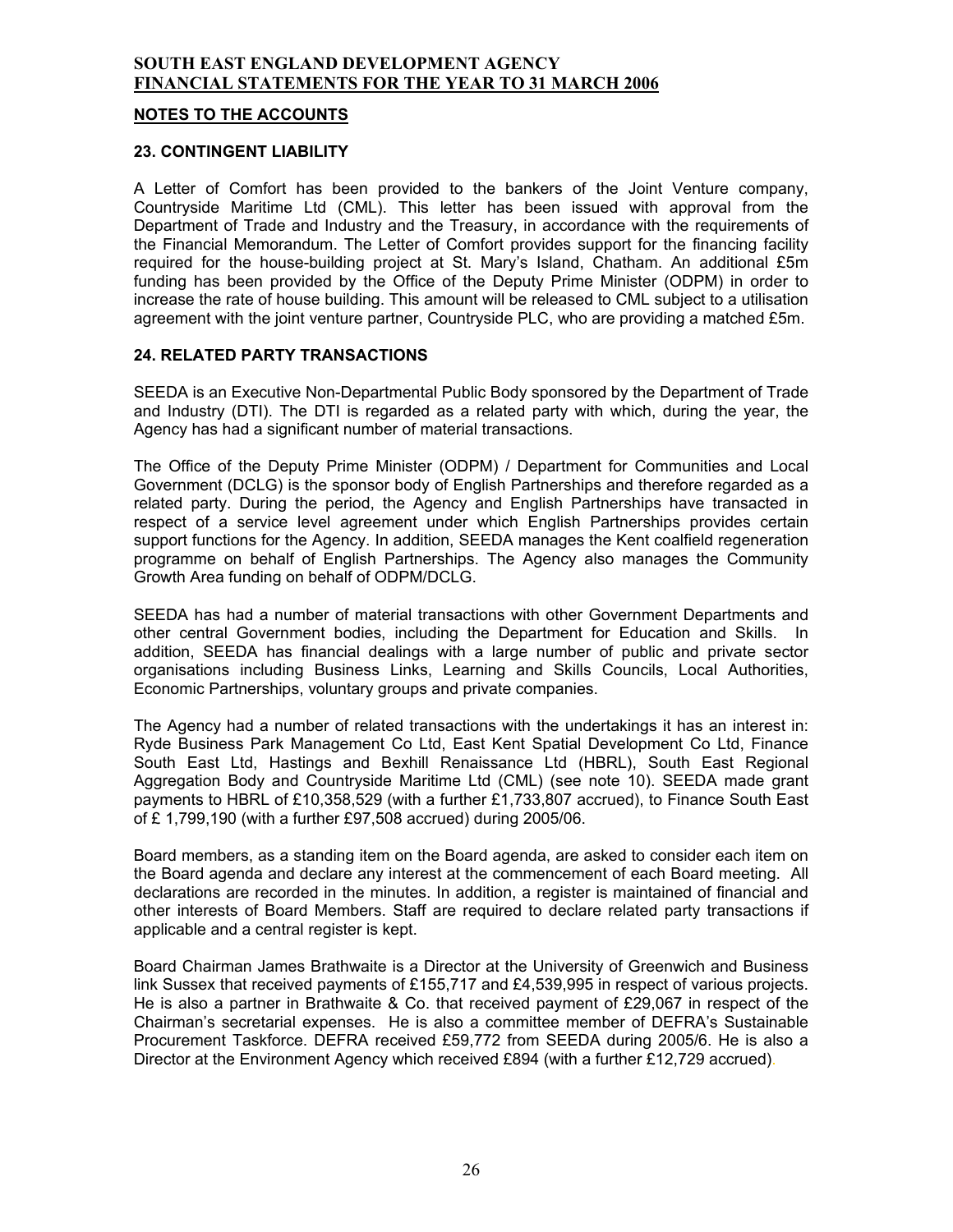#### **NOTES TO THE ACCOUNTS**

Board member Robert Douglas is a board member and was Acting Chairman in year of Surrey Economic Partnership that received a grant of £139,650 from SEEDA. He is Chairman of Surrey Learning & Skills which received a payment of £95,000 from SEEDA. He is also an Independent Board Member of the DTI Energy Group Advisory Board. The DTI fund SEEDA. The DTI received payments of £199,455 from SEEDA, (with a further £15,005 accrued).

Board member Peter Jones is an elected member and leader of East Sussex County Council that received payment of £1,416,726 in grants (with a further £818,948 accrued). He is also a board member of Hastings and Bexhill Renaissance Ltd (HBRL). SEEDA grant funded HBRL during 2005 / 06.

Board member Rob Anderson is an elected member of Slough Borough Council that received £352,000 (with a further £15,000 accrued).

Board member Elizabeth Brighouse is an elected member of Oxfordshire County Council that received £1,576,929 (with a further £103,190 accrued).

Board member Poul Christensen is Chair of DEFRA's Rural Development Service. DEFRA received £59,772 from SEEDA during 2005/6.

Board member Sarah Hohler is an elected member and former Deputy Leader of Kent County Council that received £756,853 in respect of grants as well as the performance security payment as detailed in note 26 (with a further £95,000 accrued). During 2005/6 Sarah was also a board member of Locate in Kent which received payment of £280,256, Culture South East, payment made of £30,316 and the Arts Council which received a payment of £505,933 (with a further £111,750 accrued).

Board member Keith House is an elected member of Hampshire County Council that received payments totalling £440,521 in respect of various activities (with a further £147,587 accrued) as well as the performance security payment as detailed in note 26.

Board member Mary McAnally is an Independent Director of the executive board of the DTI that fund SEEDA. The DTI received payments of £199,455 from SEEDA (with a further £15,005 accrued). She is also a Board Member of Sport England – South East Region which received payment of £17,861 (with a further £22,870 accrued).

Board member John Peel is a board member of Sussex Enterprise that received payment of £355,566 (with a further £63,852 accrued). Sussex Enterprise has subsidiary companies, one of which Wired Sussex Ltd, received payments from SEEDA of £43,256. He is also a member of the Executive Committee at the Employers Federation (EEF) South that received payment of £1,950,880 mostly in respect of the manufacturing advisory scheme (with a further £442,089 accrued). John Peel is also a Director of West Sussex Economic Partnership which received a grant of £310,135 (with a further £20,870 accrued).

Board member Bill Wakeham is a Director at Meridian Broadcasting Ltd that received £23,514 (with a further £11,633 accrued).

Board member Phil Wood is a Board Member at Sussex Enterprise that received £355,566 (with a further £63,852 accrued). Sussex Enterprise has subsidiary companies, one of which Wired Sussex Ltd, received payments from SEEDA of £43,256.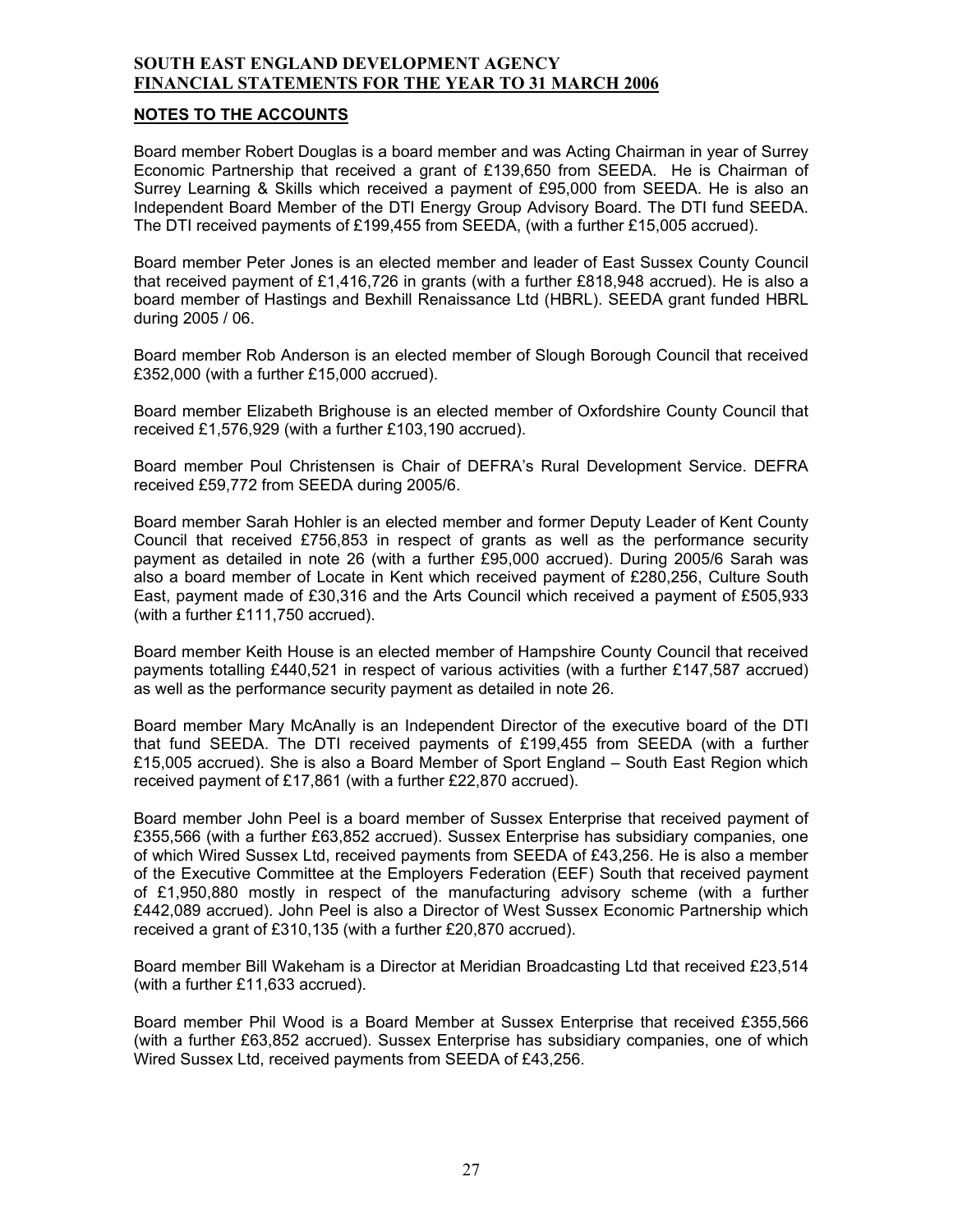### **NOTE TO THE ACCOUNTS**

During the year, SEEDA had financial transactions with organisations, with which some SEEDA staff were associated. A member of SEEDA staff is a trustee of Kent Wildlife Trust which received payment from SEEDA of £2,290. One SEEDA Executive Director is a Director of Farnborough Aerospace Consortium, which received payment of £464,241. Another Executive Director is a board member of Locate in Kent, which received a grant from SEEDA of £275,750 and also a board member of The North Kent Architecture Centre which received payment of £204,107 (with a further £54,936 shown in creditors). Another Executive Director is a board member of Hampshire Economic Partnership which received payment of £89,226.

The following SEEDA staff are also Directors of SEEDA subsidiaries, joint ventures and associates as detailed in note 10 and receive no additional remuneration for these additional responsibilities.

Pam Alexander - Countryside Maritime Ltd

Jeff Alexander - South East Regional Investment Ltd, Finance South East Ltd

Valerie Carter - East Kent Spatial Development Ltd

Peter Cusdin - East Kent Spatial Development Ltd, Ryde Business Park Management Company

Paul Hudson – Chatham Maritime Development and Construction Companies, South East England Properties Ltd, English Estates Ltd, South East Regional Investment Ltd, Ryde Business Park Management Company, Countryside Maritime Ltd, East Kent Spatial Development Ltd, Hastings and Bexhill Renaissance Ltd, Delivery 2031 Ltd

Chris Moore - East Kent Spatial Development Ltd

John Parsonage - Hastings and Bexhill Renaissance Ltd

Jonathon Sadler - Chatham Maritime Development and Construction Companies, South East England Properties Ltd, English Estates Ltd, Countryside Maritime Ltd, East Kent Spatial Development Ltd

Keith Sadler - East Kent Spatial Development Ltd

Stephen Sadler - East Kent Spatial Development Ltd

John Shaw - Hastings and Bexhill Renaissance Ltd

Duncan Straughen – Hastings and Bexhill Renaissance Ltd

David Tucker - Countryside Maritime Ltd, East Kent Spatial Development Ltd, Hastings and Bexhill Renaissance Ltd

### **25. POST BALANCE SHEET EVENTS**

DEFRA and the Regional Development Agencies have been working together to devolve the RDA's new responsibility for delivering socio-economic funding under the EU Rural Development Regulation. The Heads of Terms on the key principles for the transfer of responsibilities were agreed in February 2006 and the final terms of terms of the transfer will be subject to discussion over the coming months with a view to the transfer being effective from 1 October 2006.